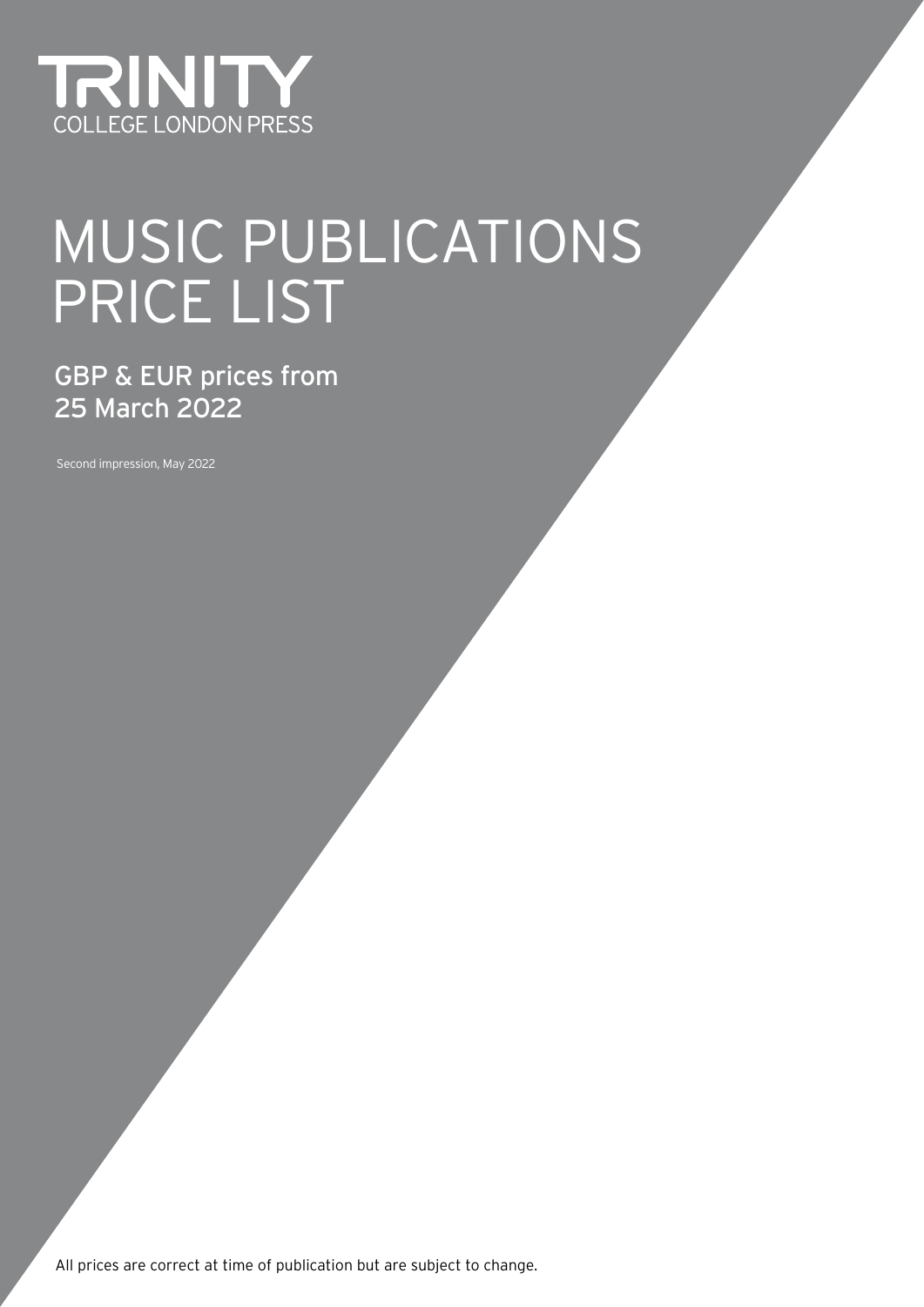# <span id="page-1-0"></span>**Contents**

GBP prices are recommended retail price (including VAT). EUR prices are net (excluding taxes).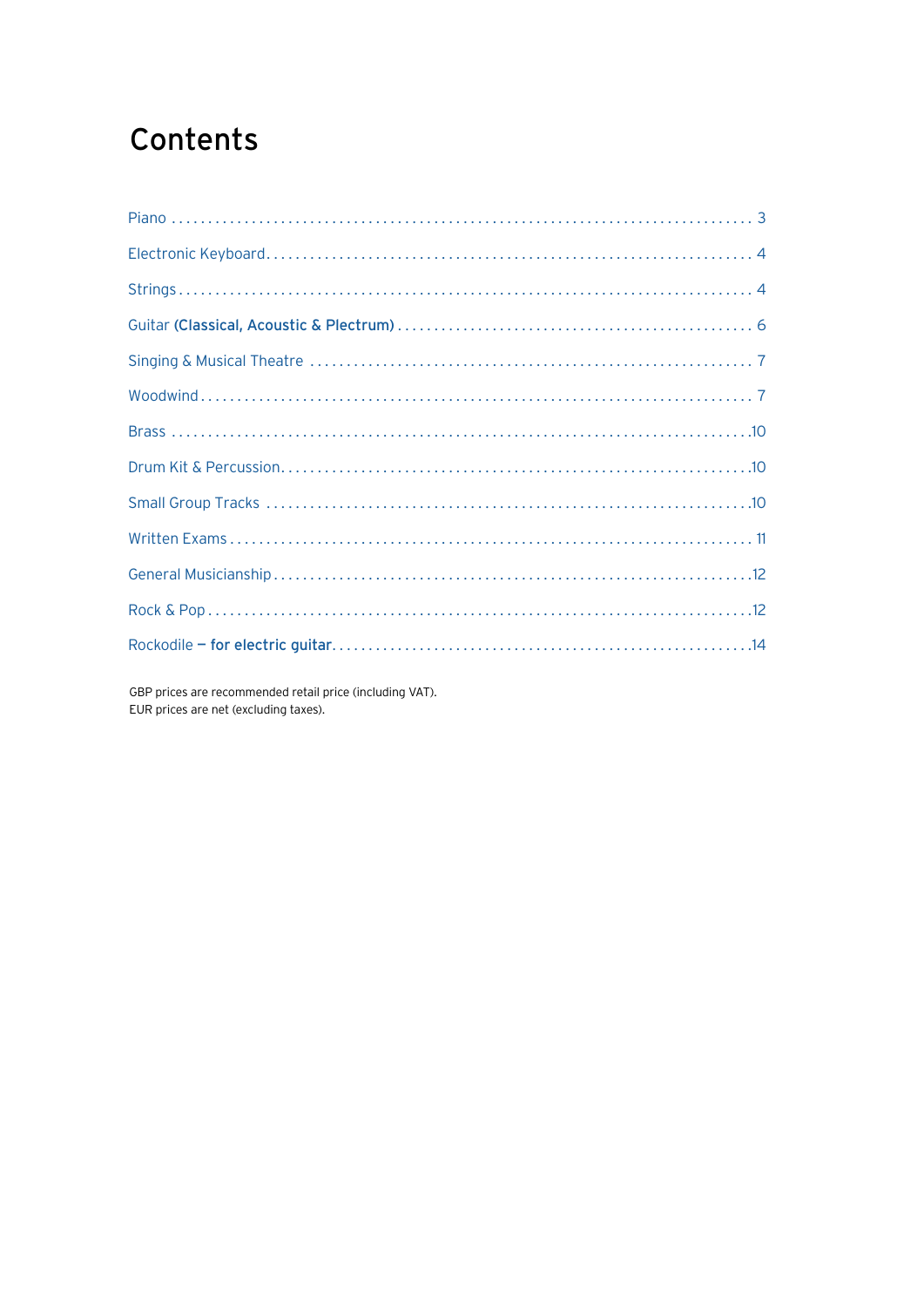## <span id="page-2-0"></span>Trinity College London Press price list from 25 March 2022

|                               |                                                                                                                                                                                                                                 |                   | inc VAT)          |                         |
|-------------------------------|---------------------------------------------------------------------------------------------------------------------------------------------------------------------------------------------------------------------------------|-------------------|-------------------|-------------------------|
|                               |                                                                                                                                                                                                                                 |                   |                   | EUR net<br>(excl taxes) |
| <b>Piano</b>                  |                                                                                                                                                                                                                                 |                   | $\mathbf{\Omega}$ |                         |
|                               |                                                                                                                                                                                                                                 |                   | GBP<br>(RRP       |                         |
| TCL020239                     | Piano Exam Pieces Plus Exercises 2021-2023<br>Piano Exam Pieces Plus Exercises 2021-2023: Initial  ISBN 978-0-85736-914-7£5.45  € 6.54                                                                                          |                   |                   |                         |
| TCL020246                     |                                                                                                                                                                                                                                 |                   |                   |                         |
| TCL020253                     | Piano Exam Pieces Plus Exercises 2021-2023: Grade 2  ISBN 978-0-85736-916-1  £7.45  € 8.94                                                                                                                                      |                   |                   |                         |
| TCL020260                     | Piano Exam Pieces Plus Exercises 2021-2023: Grade 3  ISBN 978-0-85736-917-8£8.45 € 10.14                                                                                                                                        |                   |                   |                         |
| <b>TCL020277</b>              | Piano Exam Pieces Plus Exercises 2021-2023: Grade 4  ISBN 978-0-85736-918-5 £8.95  € 10.74                                                                                                                                      |                   |                   |                         |
| TCL020284                     | Piano Exam Pieces Plus Exercises 2021-2023: Grade 5  ISBN 978-0-85736-919-2  £9.45  € 11.34                                                                                                                                     |                   |                   |                         |
| TCL020291                     | Piano Exam Pieces Plus Exercises 2021-2023: Grade 7  ISBN 978-0-85736-921-5£11.95  € 14.34                                                                                                                                      |                   |                   |                         |
| <b>TCL020307</b><br>TCL020314 |                                                                                                                                                                                                                                 |                   |                   |                         |
| TCL020512                     | Piano Exam Pieces Plus Exercises 2021-2023: Initial   Extended Edition ISBN 978-0-85736-928-4. £13.45 6 16.14                                                                                                                   |                   |                   |                         |
| TCL020529                     | Piano Exam Pieces Plus Exercises 2021-2023: Grade 1   Extended Edition  ISBN 978-0-85736-929-1 £13.95  € 16.74                                                                                                                  |                   |                   |                         |
| TCL020536                     | Piano Exam Pieces Plus Exercises 2021-2023: Grade 2   Extended Edition ISBN 978-0-85736-930-7 £14.95 € 17.94                                                                                                                    |                   |                   |                         |
| TCL020543                     | Piano Exam Pieces Plus Exercises 2021-2023: Grade 3   Extended Edition ISBN 978-0-85736-931-4 £16.45 € 19.74                                                                                                                    |                   |                   |                         |
| <b>TCL020550</b>              | Piano Exam Pieces Plus Exercises 2021-2023: Grade 4   Extended Edition ISBN 978-0-85736-932-1 £19.45 € 23.34                                                                                                                    |                   |                   |                         |
| <b>TCL020567</b>              | Piano Exam Pieces Plus Exercises 2021-2023: Grade 5   Extended Edition ISBN 978-0-85736-933-8 £21.45 € 25.74                                                                                                                    |                   |                   |                         |
| <b>TCL020574</b>              | Piano Exam Pieces Plus Exercises 2021-2023: Grade 6   Extended Edition ISBN 978-0-85736-934-5 £23.45 € 28.14                                                                                                                    |                   |                   |                         |
| <b>TCL020581</b><br>TCL020598 | Piano Exam Pieces Plus Exercises 2021-2023: Grade 7   Extended Edition ISBN 978-0-85736-935-2 £26.45 € 31.74<br>Piano Exam Pieces Plus Exercises 2021-2023: Grade 8   Extended Edition ISBN 978-0-85736-936-9£30.95€ 37.14      |                   |                   |                         |
| <b>TCL021038</b>              | Piano Exam Pieces Plus Exercises 2021-2023: Initial   CD only ISBN 978-0-85736-977-2  £8.25  € 9.90                                                                                                                             |                   |                   |                         |
| TCL021045                     | Piano Exam Pieces Plus Exercises 2021-2023: Grade 1 CD only ISBN 978-0-85736-978-9 €9.45 € 11.34                                                                                                                                |                   |                   |                         |
| <b>TCL021052</b>              | Piano Exam Pieces Plus Exercises 2021-2023: Grade 2   CD only  ISBN 978-0-85736-979-6 £10.45  € 12.54                                                                                                                           |                   |                   |                         |
| TCL021069                     | Piano Exam Pieces Plus Exercises 2021-2023: Grade 3   CD only  ISBN 978-0-85736-980-2£11.95  € 14.34                                                                                                                            |                   |                   |                         |
| TCL021076                     | Piano Exam Pieces Plus Exercises 2021-2023: Grade 4   CD only  ISBN 978-0-85736-981-9  £12.95  € 15.54                                                                                                                          |                   |                   |                         |
| TCL021083                     | Piano Exam Pieces Plus Exercises 2021-2023: Grade 5   CD only  ISBN 978-0-85736-982-6 £14.25  € 17.10                                                                                                                           |                   |                   |                         |
| <b>TCL021090</b>              | Piano Exam Pieces Plus Exercises 2021-2023: Grade 6   CD only  ISBN 978-0-85736-983-3  £15.45  € 18.54                                                                                                                          |                   |                   |                         |
| TCL021106<br>TCL021113        | Piano Exam Pieces Plus Exercises 2021-2023: Grade 7   CD only  ISBN 978-0-85736-984-0 £16.45 € 19.74<br>Piano Exam Pieces Plus Exercises 2021-2023: Grade 8   CD only  ISBN 978-0-85736-985-7  £17.95  € 21.54                  |                   |                   |                         |
|                               |                                                                                                                                                                                                                                 |                   |                   |                         |
|                               | Piano Exam Pieces & Exercises 2018-2020                                                                                                                                                                                         | (Price reduction) |                   |                         |
| TCL016584<br>TCL016591        | Piano Exam Pieces & Exercises 2018-2020: Initial (book only) ISBN 978-0-85736-598-9  £2.75  € 3.30<br>Piano Exam Pieces & Exercises 2018-2020: Grade 1 (book only) ISBN 978-0-85736-599-6 £3.95 € 4.74                          |                   |                   |                         |
| TCL016607                     | Piano Exam Pieces & Exercises 2018-2020: Grade 2 (book only) ISBN 978-0-85736-600-9 €3.95 € 4.74                                                                                                                                |                   |                   |                         |
| TCL016614                     | Piano Exam Pieces & Exercises 2018-2020: Grade 3 (book only) ISBN 978-0-85736-601-6 £4.45 € 5.34                                                                                                                                |                   |                   |                         |
| TCL016621                     | Piano Exam Pieces & Exercises 2018-2020: Grade 4 (book only) ISBN 978-0-85736-602-3 £4.45 € 5.34                                                                                                                                |                   |                   |                         |
| TCL016638                     | Piano Exam Pieces & Exercises 2018-2020: Grade 5 (book only) ISBN 978-0-85736-603-0 £4.75 € 5.70                                                                                                                                |                   |                   |                         |
| TCL016645                     | Piano Exam Pieces & Exercises 2018-2020: Grade 6 (book only)  ISBN 978-0-85736-604-7  . £5.25  € 6.30                                                                                                                           |                   |                   |                         |
| TCL016652                     | Piano Exam Pieces & Exercises 2018-2020: Grade 7 (book only) ISBN 978-0-85736-605-4 £5.96 € 7.15                                                                                                                                |                   |                   |                         |
| TCL016669                     | Piano Exam Pieces & Exercises 2018-2020: Grade 8 (book only) 85736-606-1 € 6.75 € 8.10                                                                                                                                          |                   |                   |                         |
| TCL016676<br>TCL016683        | Piano Exam Pieces & Exercises 2018-2020: Initial (+CD & teaching notes) ISBN 978-0-85736-607-8 £6.45 €7.74<br>Piano Exam Pieces & Exercises 2018-2020: Grade 1 (+CD & teaching notes). ISBN 978-0-85736-608-5 £6.95€ 8.34       |                   |                   |                         |
| TCL016690                     | Piano Exam Pieces & Exercises 2018-2020: Grade 2 (+CD & teaching notes), ISBN 978-0-85736-609-2 £7.45 € 8.94                                                                                                                    |                   |                   |                         |
| TCL016706                     | Piano Exam Pieces & Exercises 2018-2020: Grade 3 (+CD & teaching notes). ISBN 978-0-85736-610-8 £8.25 € 9.90                                                                                                                    |                   |                   |                         |
| TCL016713                     | Piano Exam Pieces & Exercises 2018-2020: Grade 4 (+CD & teaching notes). ISBN 978-0-85736-611-5  . £9.45  € 11.34                                                                                                               |                   |                   |                         |
| <b>TCL016720</b>              | Piano Exam Pieces & Exercises 2018-2020: Grade 5 (+CD & teaching notes). ISBN 978-0-85736-612-2  £10.45  € 12.54                                                                                                                |                   |                   |                         |
| <b>TCL016737</b>              | Piano Exam Pieces & Exercises 2018-2020: Grade 6 (+CD & teaching notes). ISBN 978-0-85736-613-9  £11.75  € 14.10                                                                                                                |                   |                   |                         |
| TCL016744                     | Piano Exam Pieces & Exercises 2018-2020: Grade 7 (+CD & teaching notes). ISBN 978-0-85736-614-6 £13.25 €15.90<br>Piano Exam Pieces & Exercises 2018-2020: Grade 8 (+CD & teaching notes). ISBN 978-0-85736-615-3 £15.45 € 18.54 |                   |                   |                         |
| TCL016751<br><b>TCL016768</b> |                                                                                                                                                                                                                                 |                   |                   |                         |
|                               |                                                                                                                                                                                                                                 |                   |                   |                         |
| Exam support material         |                                                                                                                                                                                                                                 |                   |                   |                         |
| Piano Stories 2018-2020       |                                                                                                                                                                                                                                 |                   |                   |                         |
| TCL018144<br>TCL018151        |                                                                                                                                                                                                                                 |                   |                   |                         |
| TCL018243                     |                                                                                                                                                                                                                                 |                   |                   |                         |
| TCL018250                     |                                                                                                                                                                                                                                 |                   |                   |                         |
|                               | NEW Sight Reading - a progressive method                                                                                                                                                                                        |                   |                   |                         |
| TCL020482                     |                                                                                                                                                                                                                                 |                   |                   |                         |
| TCL020499                     |                                                                                                                                                                                                                                 |                   |                   |                         |
| TCL020502                     |                                                                                                                                                                                                                                 |                   |                   |                         |
| Sound at Sight Piano          |                                                                                                                                                                                                                                 |                   |                   |                         |
| TG009180                      | Sound at Sight Piano book 1 (Initial-Grade 2) (2nd series)ISBN 978-0-85736-166-0  £7.45  € 8.94                                                                                                                                 |                   |                   |                         |
| TG009197                      | Sound at Sight Piano book 2 (Grades 3-4) (2nd series)  ISBN 978-0-85736-167-7  £7.95  € 9.54                                                                                                                                    |                   |                   |                         |
| TG009203                      |                                                                                                                                                                                                                                 |                   |                   |                         |
| TG009210                      |                                                                                                                                                                                                                                 |                   |                   |                         |
| TCL002648                     | Sound at Sight Piano book 1 (Initial-Grade 2) (original series)  ISBN 978-0-85736-040-3 £7.45  £8.94                                                                                                                            |                   |                   |                         |
| TCL002655<br>TCL002679        | Sound at Sight Piano book 2 (Grades 3-5) (original series) ISBN 978-0-85736-041-0  £7.95  € 9.54<br>Sound at Sight Piano book 3 (Grades 6-8) (original series). ISBN 978-0-85736-042-7 £8.95 € 10.74                            |                   |                   |                         |
| TCL012982                     |                                                                                                                                                                                                                                 |                   |                   |                         |
| TCL012999                     | Piano Scales & Arpeggios Grades 6-8 from 2015  ISBN 978-0-85736-345-9£8.95  € 10.74                                                                                                                                             |                   |                   |                         |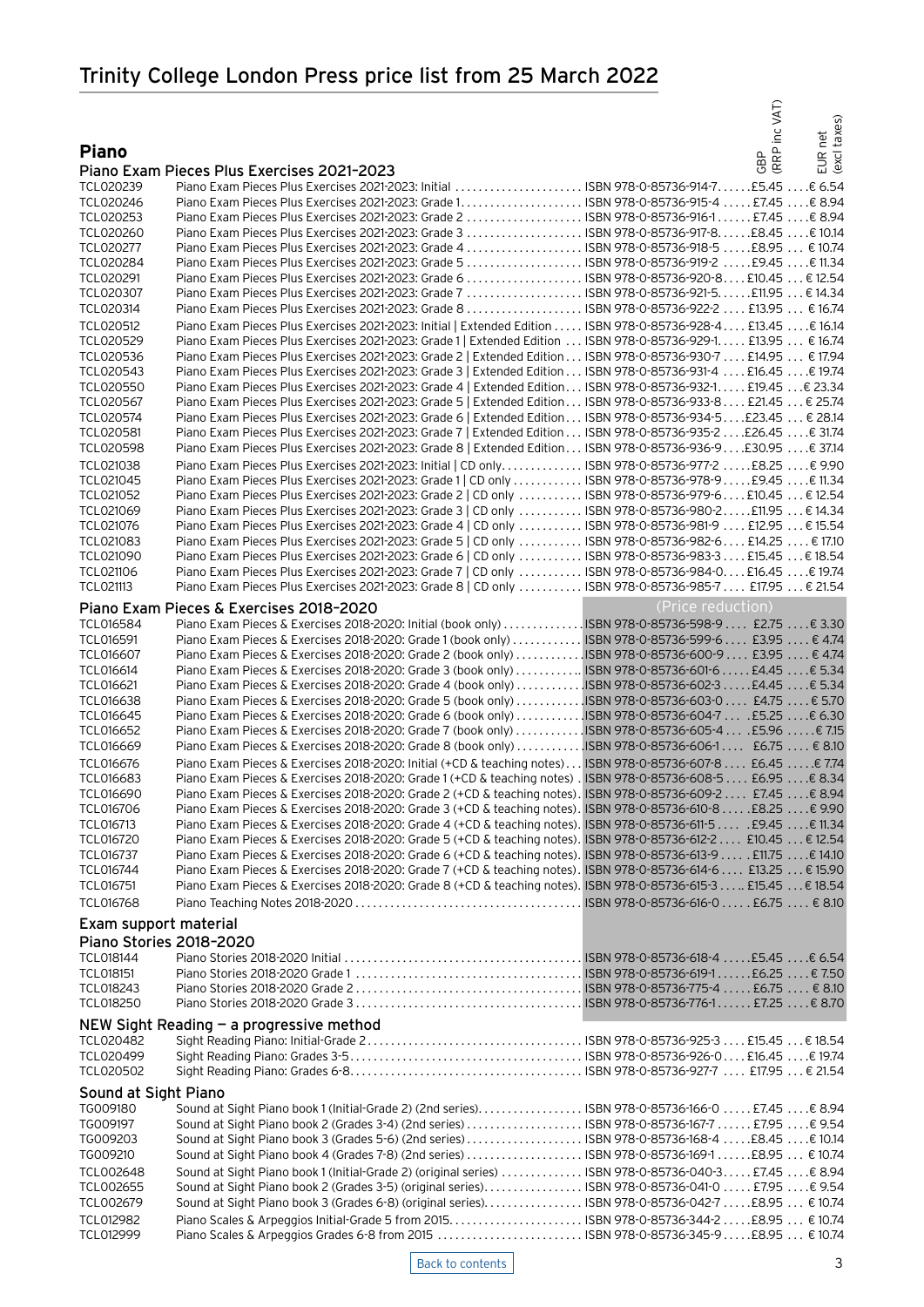### <span id="page-3-0"></span>Repertoire TCL011312 Creepy-Crawlies! (Initial-Grade 1) . . ISBN 0 571 52240 8 . £6.50 . € 8.99 TCL011282 Bewitched! (Grades 1-2) . . ISBN 0 571 52241 6 . £6.50 . € 8.99 TCL011428 Piano All Sorts Initial-Grade 1 . . ISBN 0 571 52113 4 . £8.50 . € 11.50 TCL011411 Piano All Sorts Grades 2-3 . . ISBN 0 571 52133 9 . £8.50 . € 11.50 TCL011435 Real Repertoire . . ISBN 0 571 52119 3 . £9.99 . . € 13.50 TCL011275 Baroque Real Repertoire . . ISBN 0 571 52333 1 . £9.99 . . € 13.50 TCL011305 Classical Real Repertoire . . ISBN 0 571 52334 X . £9.99 . . € 13.50 TCL011459 Romantic Real Repertoire . . ISBN 0 571 52335 8 . £9.99 . . € 13.50 TCL011619 20th Century Real Repertoire . . ISBN 0 571 52336 6 . £9.99 . . € 13.50 **Raise the Bar - Piano**<br>TCL015372 Raise the I TCL015372 Raise the Bar Piano Initial-Grade 2 . . ISBN 978-0-85736-492-0 . . £7.95 . € 9.54 TCL015389 Raise the Bar Piano Grades 3-5 . . ISBN 978-0-85736-493-7 . . £10.95 . € 13.14 TCL015395 Raise the Bar Piano Grades 6-8 . . ISBN 978-0-85736-494-4 . . £13.45 . € 16.14 Piano Dreams TCL015334 Piano Dreams solo book 1 . . ISBN 978-0-85736-488-3 . . £10.95 . € 13.14 TCL015341 Piano Dreams solo book 2 . . ISBN 978-0-85736-489-0 . . £10.95 . € 13.14 TCL015358 Piano Dreams duet book 1 . . ISBN 978-0-85736-490-6 . . £13.45 . € 16.14 TCL015365 Piano Dreams duet book 2 . . ISBN 978-0-85736-491-3 . . £13.45 . € 16.14 Piano exercises TCL015303 Piano Exercises . . ISBN 978-0-85736-486-9 . . £10.95 . € 13.14 **NEW A Recital Anthology**<br>TCL024091 A Recital Antho TCL024091 A Recital Anthology - Piano Solo . . ISBN 978-0-85736-995-6 . £30.95 . € 37.14 Piano accompanying exam material TCL003034 Piano Plus . . . . . . . . . . . . . . . . . . . . . . . . . . . . £18.45 . . € 22.14 TCL003041 Piano Plus 2 . . . . . . . . . . . . . . . . . . . . . . . . . . . . £18.45 . . € 22.14

### **Electronic Keyboard**

### Electronic Keyboard Pieces & Technical Work 2019–2022

| <b>TCL018625</b> | Electronic Keyboard Pieces & Technical Work 2019-2022: Initial ISBN 978-0-85736-777-8 £6.45 € 7.74    |
|------------------|-------------------------------------------------------------------------------------------------------|
| TCL018632        | Electronic Keyboard Pieces & Technical Work 2019-2022: Grade 1 ISBN 978-0-85736-778-5 £7.45 € 8.94    |
| TCL018649        | Electronic Keyboard Pieces & Technical Work 2019-2022: Grade 2 ISBN 978-0-85736-779-2  £7.95  € 9.54  |
| TCL018656        | Electronic Keyboard Pieces & Technical Work 2019-2022: Grade 3. ISBN 978-0-85736-780-8. £8.45 € 10.14 |
| TCL018663        | Electronic Keyboard Pieces & Technical Work 2019-2022: Grade 4. ISBN 978-0-85736-781-5. £8.95 € 10.74 |
| TCL018670        | Electronic Keyboard Pieces & Technical Work 2019-2022: Grade 5. ISBN 978-0-85736-782-2 £9.45 € 11.34  |
| TCL018687        | Electronic Keyboard Pieces & Technical Work 2019-2022: Grade 6. ISBN 978-0-85736-783-9 £10.45 € 12.54 |
| TCL018694        | Electronic Keyboard Pieces & Technical Work 2019-2022: Grade 7 ISBN 978-0-85736-784-6 £12.45  € 14.94 |
| <b>TCL018700</b> | Electronic Keyboard Pieces & Technical Work 2019-2022: Grade 8. ISBN 978-0-85736-785-3 £13.95 € 16.74 |
|                  | <b>NEW Introducing Electronic Keyboard</b>                                                            |
| TCL020604        |                                                                                                       |
| TCL020611        |                                                                                                       |
| Sight reading    |                                                                                                       |
| TCL011510        |                                                                                                       |
| TCL018984        |                                                                                                       |
|                  | <b>Electronic Keyboard Collection</b>                                                                 |
| TCL011336        | Electronic Keyboard Collection book 1 (Initial-Grade 1) ISBN 0 571 522211 £5.50  € 7.50               |
| TCL011343        | Electronic Keyboard Collection book 2 (Grades 1-2)  ISBN 0 571 52353 6 £5.50  € 7.50                  |
| <b>TCL011350</b> | Electronic Keyboard Collection book 3 (Grades 2-3) ISBN 0 571 52354 4 £5.50  € 7.50                   |

### **Strings**

### Violin, Viola, Cello & Double Bass

| Violin exam series 2020-2023 |  |  |
|------------------------------|--|--|
|------------------------------|--|--|

| TCL019189 |                                                                                          |  | ISBN 978-0-85736-821-8 £8.95  € 10.74 |  |
|-----------|------------------------------------------------------------------------------------------|--|---------------------------------------|--|
| TCL019196 |                                                                                          |  |                                       |  |
| TCL019202 |                                                                                          |  |                                       |  |
| TCL019219 |                                                                                          |  |                                       |  |
| TCL019226 |                                                                                          |  |                                       |  |
| TCL019233 |                                                                                          |  |                                       |  |
| TCL019240 |                                                                                          |  |                                       |  |
| TCL019257 |                                                                                          |  |                                       |  |
| TCL019264 |                                                                                          |  |                                       |  |
| TCL019639 | Violin Exam Pieces 2020-2023: Initial (part only)  ISBN 978-0-85736-865-2£3.95  € 4.74   |  |                                       |  |
| TCL019646 |                                                                                          |  |                                       |  |
| TCL019653 | Violin Exam Pieces 2020-2023: Grade 2 (part only) $\dots\dots\dots\dots\dots\dots\dots$  |  | . ISBN 978-0-85736-867-6£4.45€ 5.34   |  |
| TCL019660 | Violin Exam Pieces 2020-2023: Grade 3 (part only)                                        |  | ISBN 978-0-85736-868-3£4.45€ 5.34     |  |
| TCL019677 |                                                                                          |  | ISBN 978-0-85736-869-0£4.95 € 5.94    |  |
| TCL019684 | Violin Exam Pieces 2020-2023: Grade 5 (part only)                                        |  | ISBN 978-0-85736-870-6£4.95 € 5.94    |  |
| TCL019691 |                                                                                          |  |                                       |  |
| TCL019707 |                                                                                          |  |                                       |  |
| TCL019714 | Violin Exam Pieces 2020-2023: Grade 8 (part only) ISBN 978-0-85736-873-7  £6.45 € 7.74   |  |                                       |  |
| TCL020048 | Violin Exam Pieces 2020-2023: Initial & Grade 1 CD  ISBN 978-0-85736-901-7 £9.95 € 11.94 |  |                                       |  |
| TCL020055 |                                                                                          |  |                                       |  |
|           |                                                                                          |  |                                       |  |

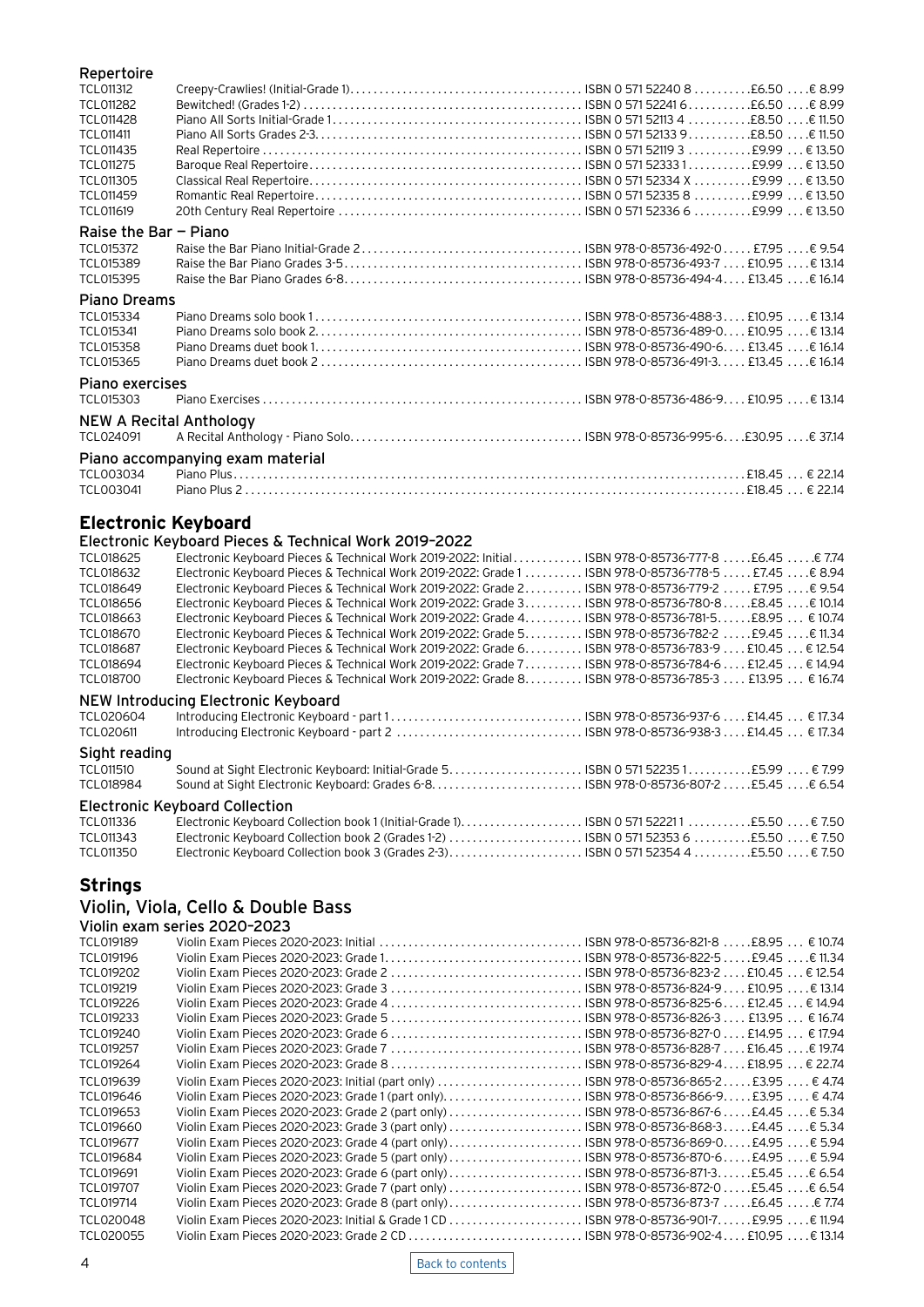| TCL020062         |                                                                                                           |                   |
|-------------------|-----------------------------------------------------------------------------------------------------------|-------------------|
| <b>TCL020079</b>  |                                                                                                           |                   |
| <b>TCL020086</b>  |                                                                                                           |                   |
| TCL020093         |                                                                                                           |                   |
| TCL020109         |                                                                                                           |                   |
| TCL020116         |                                                                                                           |                   |
|                   | Violin exam series 2016-2019 (valid under overlap until end July 2021)                                    | (Price reduction) |
| <b>TCL014627</b>  | Violin Exam Pieces 2016-2019: Initial (score & part)  ISBN 978-0-85736-435-7  £3.95  € 4.74               |                   |
| TCL014634         |                                                                                                           |                   |
| TCL014641         | Violin Exam Pieces 2016-2019: Grade 2 (score & part)  ISBN 978-0-85736-437-1£5.25 € 6.30                  |                   |
|                   |                                                                                                           |                   |
| TCL014658         | Violin Exam Pieces 2016-2019: Grade 3 (score & part)  ISBN 978-0-85736-438-8£5.45 € 6.54                  |                   |
| TCL014665         | Violin Exam Pieces 2016-2019: Grade 4 (score & part)  ISBN 978-0-85736-439-5 £6.25  € 7.50                |                   |
| TCL014672         | Violin Exam Pieces 2016-2019: Grade 5 (score & part)  ISBN 978-0-85736-440-1  £6.75  € 8.10               |                   |
| TCL014689         | Violin Exam Pieces 2016-2019: Grade 6 (score & part)ISBN 978-0-85736-441-8 £7.25 € 8.70                   |                   |
| TCL014696         | Violin Exam Pieces 2016-2019: Grade 7 (score & part)  ISBN 978-0-85736-442-5 £7.75  € 9.30                |                   |
| TCL014702         | Violin Exam Pieces 2016-2019: Grade 8 (score & part)ISBN 978-0-85736-443-2£8.95  € 10.74                  |                   |
| TCL014719         |                                                                                                           |                   |
| TCL014726         | Violin Exam Pieces 2016-2019: Grade 1 (score, part & CD)  ISBN 978-0-85736-445-6 £7.25  € 8.70            |                   |
| TCL014733         | Violin Exam Pieces 2016-2019: Grade 2 (score, part & CD)  ISBN 978-0-85736-446-3 £6.75  € 8.10            |                   |
| TCL014740         | Violin Exam Pieces 2016-2019: Grade 3 (score, part & CD)  ISBN 978-0-85736-447-0 £7.95  € 9.54            |                   |
| TCL014757         | Violin Exam Pieces 2016-2019: Grade 4 (score, part & CD)   ISBN 978-0-85736-448-7£8.25 € 9.90             |                   |
| TCL014764         | Violin Exam Pieces 2016-2019: Grade 5 (score, part & CD) ISBN 978-0-85736-449-4 £10.45  € 12.54           |                   |
| TCL014771         | Violin Exam Pieces 2016-2019: Grade 6 (score, part & CD)  ISBN 978-0-85736-450-0£11.75 € 14.10            |                   |
| TCL014788         | Violin Exam Pieces 2016-2019: Grade 7 (score, part & CD)   ISBN 978-0-85736-451-7 £14.45  € 17.34         |                   |
| TCL014795         | Violin Exam Pieces 2016-2019: Grade 8 (score, part & CD)  ISBN 978-0-85736-452-4 £15.95  € 19.14          |                   |
| TCL014801         | Violin Exam Pieces 2016-2019: Initial (part only)  ISBN 978-0-85736-453-1£1.75  € 2.10                    |                   |
|                   |                                                                                                           |                   |
| TCL014818         | Violin Exam Pieces 2016-2019: Grade 1 (part only)  ISBN 978-0-85736-454-8£1.75  € 2.10                    |                   |
| TCL014825         | Violin Exam Pieces 2016-2019: Grade 2 (part only)  ISBN 978-0-85736-455-5 £1.95  € 2.34                   |                   |
| TCL014832         | Violin Exam Pieces 2016-2019: Grade 3 (part only)  ISBN 978-0-85736-456-2 £1.95  € 2.34                   |                   |
| TCL014849         | Violin Exam Pieces 2016-2019: Grade 4 (part only) ISBN 978-0-85736-457-9  £2.25  € 2.70                   |                   |
| TCL014856         | Violin Exam Pieces 2016-2019: Grade 5 (part only)ISBN 978-0-85736-458-6£2.25  € 2.70                      |                   |
| TCL014863         | Violin Exam Pieces 2016-2019: Grade 6 (part only) ISBN 978-0-85736-459-3£2.45  £ 2.94                     |                   |
| TCL014870         | Violin Exam Pieces 2016-2019: Grade 7 (part only)  ISBN 978-0-85736-460-9£2.45 € 2.94                     |                   |
| <b>TCL014887</b>  | Violin Exam Pieces 2016-2019: Grade 8 (part only)ISBN 978-0-85736-461-6  £2.75  € 3.30                    |                   |
| TCL014894         |                                                                                                           |                   |
| TCL014900         |                                                                                                           |                   |
| TCL014917         |                                                                                                           |                   |
| TCL014924         |                                                                                                           |                   |
| TCL014931         |                                                                                                           |                   |
| TCL014948         |                                                                                                           |                   |
| TCL014955         |                                                                                                           |                   |
|                   |                                                                                                           |                   |
| TCL014962         |                                                                                                           |                   |
|                   | Scales, Arpeggios & Studies from 2016                                                                     |                   |
| TCL014580         | Violin Scales, Arpeggios & Studies Initial-Grade 8 from 2016. ISBN 978-0-85736-431-9 212.45 € 14.94       |                   |
| TCL014597         | Viola Scales, Arpeggios & Studies Initial-Grade 8 from 2016  ISBN 978-0-85736-432-6 £13.45  € 16.14       |                   |
| TCL014603         | Cello Scales, Arpeggios & Studies Initial-Grade 8 from 2016  ISBN 978-0-85736-433-3  £13.45  € 16.14      |                   |
| TCL014610         | Double Bass Scales, Arpeggios & Studies Initial-Grade 8 from 2016. ISBN 978-0-85736-434-0. £13.45 € 16.14 |                   |
|                   | NEW Sight Reading $-$ a progressive method                                                                |                   |
| TCL019509         |                                                                                                           |                   |
| TCL019516         |                                                                                                           |                   |
| TCL019523         |                                                                                                           |                   |
|                   |                                                                                                           |                   |
| TCL019530         |                                                                                                           |                   |
| TCL019547         |                                                                                                           |                   |
| TCL019554         |                                                                                                           |                   |
| TCL019561         |                                                                                                           |                   |
| TCL019578         |                                                                                                           |                   |
| TCL019585         |                                                                                                           |                   |
| TCL019592         |                                                                                                           |                   |
| TCL019608         |                                                                                                           |                   |
| TCL019615         |                                                                                                           |                   |
|                   |                                                                                                           |                   |
| Sound at Sight    |                                                                                                           |                   |
| TCL011589         |                                                                                                           |                   |
| TCL011596         |                                                                                                           |                   |
| TG006967          |                                                                                                           |                   |
| TCL011503         |                                                                                                           |                   |
| TG008510          | Sound at Sight Double Bass Initial-Grade 8  ISBN 978-0-85736-044-1  £8.45  € 10.14                        |                   |
|                   |                                                                                                           |                   |
|                   | <b>Trinity Performance Edition</b>                                                                        |                   |
| <b>TCL 019141</b> |                                                                                                           |                   |
| <b>TCL 019158</b> |                                                                                                           |                   |
| TCL 019165        |                                                                                                           |                   |
| TCL 019721        |                                                                                                           |                   |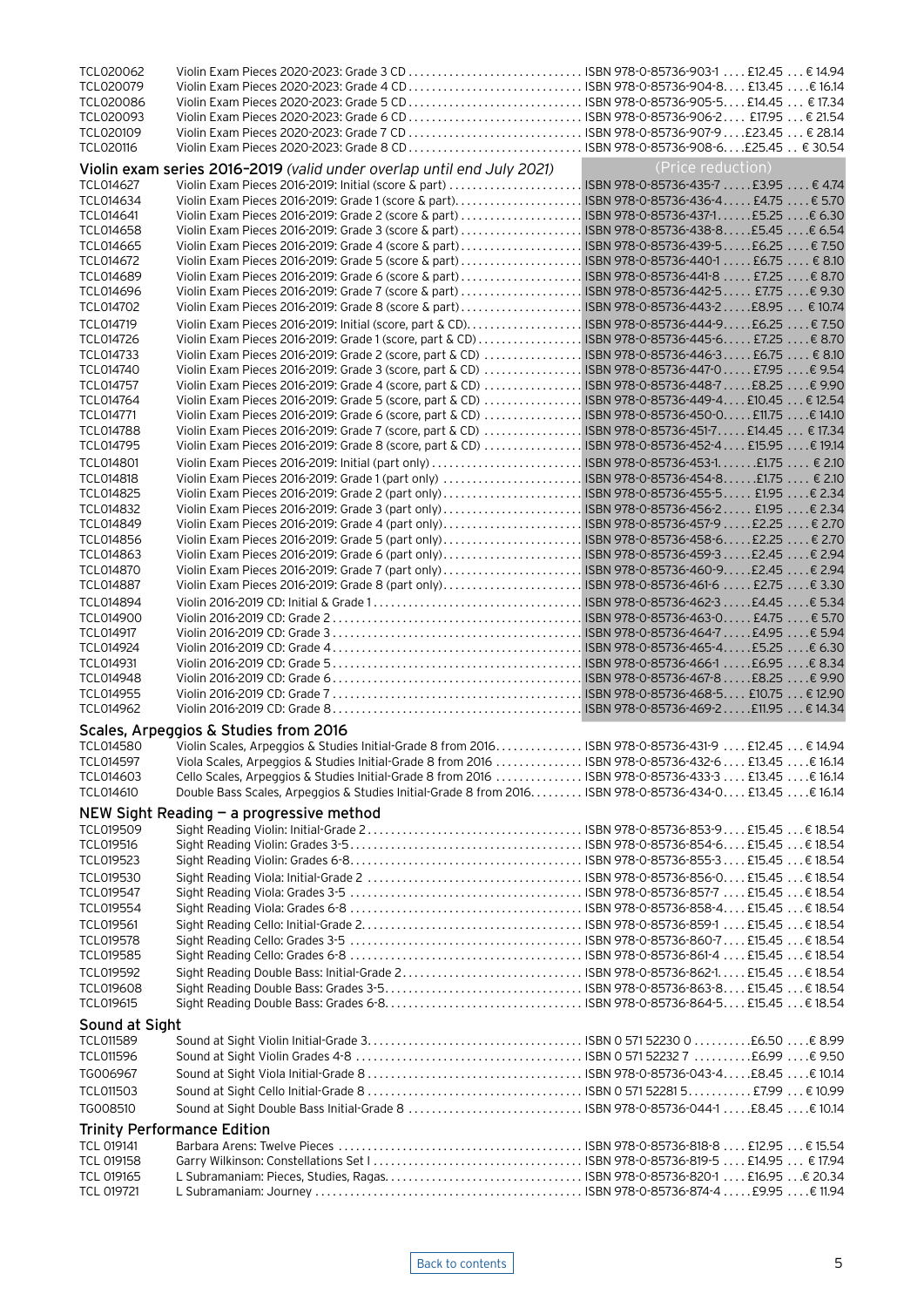### <span id="page-5-0"></span>Repertoire

| TCL011633              |                                        |                                                                                           |
|------------------------|----------------------------------------|-------------------------------------------------------------------------------------------|
| TCL011626              |                                        |                                                                                           |
| TG008473               |                                        |                                                                                           |
| TG008480               |                                        |                                                                                           |
| TCL011442              |                                        |                                                                                           |
| <b>Take Your Bow</b>   |                                        |                                                                                           |
| TCL018045              |                                        |                                                                                           |
| TCL018052              |                                        |                                                                                           |
| TCL018069              |                                        |                                                                                           |
| TCL018076              |                                        |                                                                                           |
| TCL018175              |                                        |                                                                                           |
| NEW Duo - Two Violins  |                                        |                                                                                           |
| TCL020338              |                                        |                                                                                           |
| TCL020345              |                                        |                                                                                           |
| Raise the Bar - Violin |                                        |                                                                                           |
| TCL015822              |                                        |                                                                                           |
| TCL015839              |                                        |                                                                                           |
| TCL015846              |                                        |                                                                                           |
| Harp                   |                                        |                                                                                           |
| TCL011800              |                                        | Harp Studies & Exercises Initial-Grade 8 from 2013  ISBN 978-0-85736-300-8 £12.45  €14.94 |
| Guitar                 |                                        |                                                                                           |
|                        | Classical Guitar Exam Pieces 2020-2023 |                                                                                           |
| TCL019271              |                                        | Classical Guitar Exam Pieces 2020-2023: Initial  ISBN 978-0-85736-830-0£7.45 € 8.94       |
| TCL019288              |                                        |                                                                                           |
| TCL019295              |                                        | Classical Guitar Exam Pieces 2020-2023: Grade 2  ISBN 978-0-85736-832-4 £8.45  € 10.74    |
| TCL019301              |                                        |                                                                                           |
| TCL019318              |                                        | Classical Guitar Exam Pieces 2020-2023: Grade 4 ISBN 978-0-85736-834-8£10.95 €13.14       |
| TCL019325              |                                        | Classical Guitar Exam Pieces 2020-2023: Grade 5  ISBN 978-0-85736-835-5 £12.45  € 14.94   |

TCL019332 Classical Guitar Exam Pieces 2020-2023: Grade 6 . . ISBN 978-0-85736-836-2 . . £13.45 . € 16.14 TCL019349 Classical Guitar Exam Pieces 2020-2023: Grade 7 . . ISBN 978-0-85736-837-9 . £14.45 . . € 17.34

| TCL019356                     |                                                                                                     |                   |
|-------------------------------|-----------------------------------------------------------------------------------------------------|-------------------|
|                               | Guitar Exam Pieces 2016-2019 (valid under overlap until end July 2021)                              | (Price reduction) |
| TCL014979                     |                                                                                                     |                   |
| TCL014986                     |                                                                                                     |                   |
| TCL014993                     |                                                                                                     |                   |
| TCL015006                     |                                                                                                     |                   |
| TCL015013                     |                                                                                                     |                   |
| TCL015020                     |                                                                                                     |                   |
| TCL015037                     |                                                                                                     |                   |
| TCL015044                     |                                                                                                     |                   |
| TCL015051                     |                                                                                                     |                   |
| <b>TCL015068</b>              |                                                                                                     |                   |
| <b>TCL015075</b>              |                                                                                                     |                   |
| <b>NEW Introducing Guitar</b> |                                                                                                     |                   |
| TCL026712                     |                                                                                                     |                   |
|                               | <b>Trinity Performance Edition</b>                                                                  |                   |
| TCL019110                     |                                                                                                     |                   |
| <b>TCL019127</b>              |                                                                                                     |                   |
| TCL019134                     |                                                                                                     |                   |
| Raise the Bar $-$ Guitar      |                                                                                                     |                   |
| TCL016553                     |                                                                                                     |                   |
| TCL016560                     |                                                                                                     |                   |
| <b>TCL016577</b>              |                                                                                                     |                   |
|                               | Acoustic Guitar Exam Pieces 2020-2023                                                               |                   |
| TCL019936                     |                                                                                                     |                   |
| TCL019943                     | Acoustic Guitar Exam Pieces 2020-2023: Grades 3-5  ISBN 978-0-85736-896-6£20.95  € 25.14            |                   |
| TCL019950                     | Acoustic Guitar Exam Pieces 2020-2023: Grades 6-8  ISBN 978-0-85736-897-3 £24.45 € 29.34            |                   |
|                               |                                                                                                     |                   |
|                               | Plectrum Guitar exam series (valid under overlap until end July 2021)                               | (Price reduction) |
| TCL 015259                    |                                                                                                     |                   |
| TCL 015273                    |                                                                                                     |                   |
| Exam support material         |                                                                                                     |                   |
| TCL015082                     | Guitar Scales, Arpeggios & Studies Initial-Grade 5 from 2016  ISBN 978-0-85736-481-4 £8.95  € 10.74 |                   |
| TCL015099                     | Guitar Scales, Arpeggios & Studies Grades 6-8 from 2016  ISBN 978-0-85736-482-1£9.95 € 11.94        |                   |
| <b>TCL011527</b>              |                                                                                                     |                   |
| TCL011534                     |                                                                                                     |                   |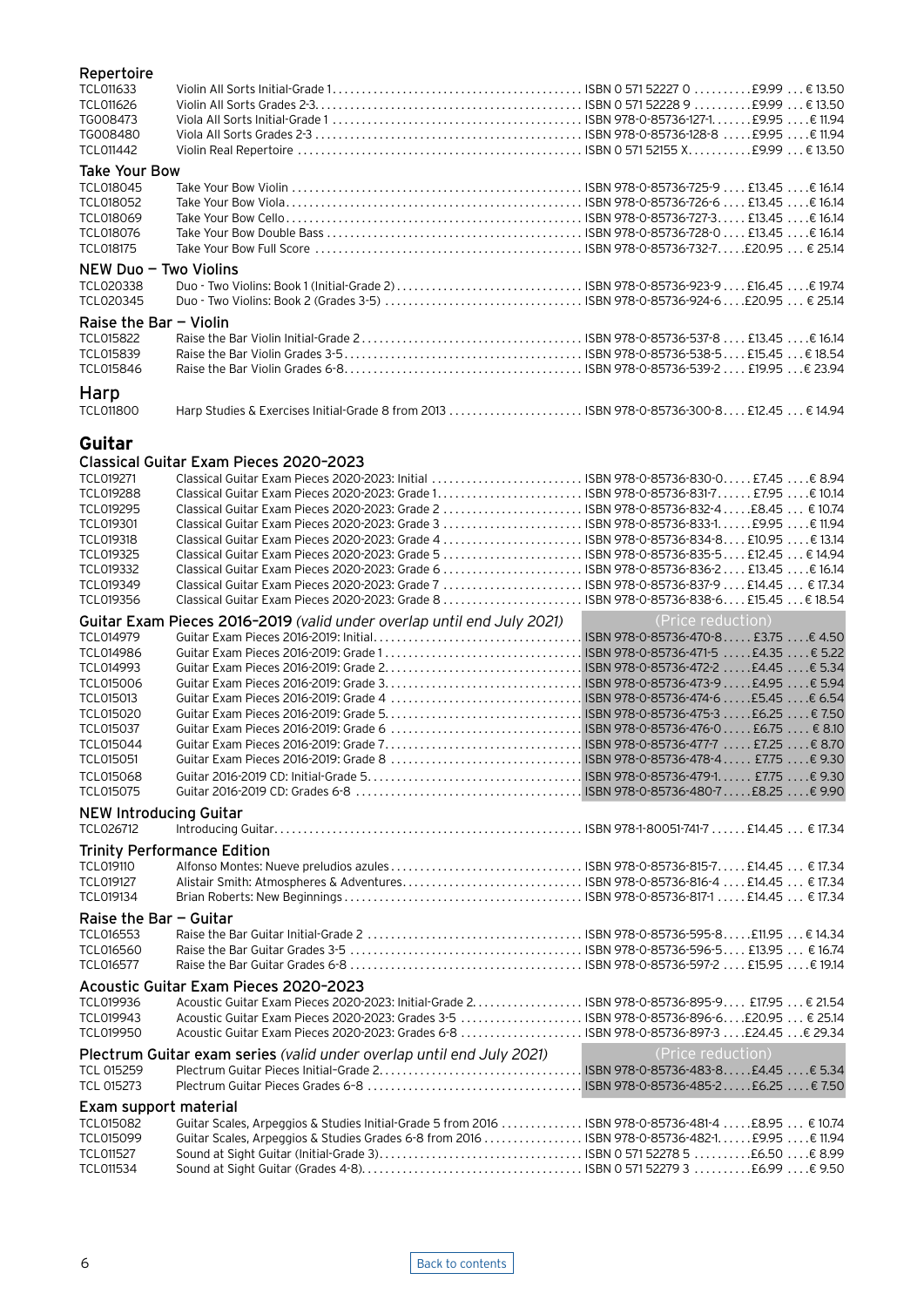### <span id="page-6-0"></span>**Singing & Musical Theatre**

Exam Songs 2018–2021 (with CD & teaching notes)

| TCL016805              |                                                                                                        |  |  |  |
|------------------------|--------------------------------------------------------------------------------------------------------|--|--|--|
| TCL016812              |                                                                                                        |  |  |  |
| TCL016829              |                                                                                                        |  |  |  |
| TCL016836              |                                                                                                        |  |  |  |
| TCL016843              |                                                                                                        |  |  |  |
| TCL016850              |                                                                                                        |  |  |  |
| TCL016867              | Singing Exam Songs 2018-2021: Grade 6 High Voice  ISBN 978-0-85736-626-9 £18.95  € 22.74               |  |  |  |
| TCL016874              | Singing Exam Songs 2018-2021: Grade 7 High Voice ISBN 978-0-85736-627-6 £20.95  € 25.14                |  |  |  |
| TCL016881              | Singing Exam Songs 2018-2021: Grade 8 High Voice  ISBN 978-0-85736-628-3£20.95  € 25.14                |  |  |  |
| TCL017949              | Singing Exam Songs 2018-2021: Grade 6 Low VoiceISBN 978-0-85736-592-7  £18.95  € 22.74                 |  |  |  |
| TCL017956              |                                                                                                        |  |  |  |
| TCL017963              | Singing Exam Songs 2018-2021: Grade 8 Low VoiceISBN 978-0-85736-594-1£20.95  € 25.14                   |  |  |  |
|                        | NEW Introducing Singing (available September 2022)                                                     |  |  |  |
| TCL031556              |                                                                                                        |  |  |  |
| Exam support material  |                                                                                                        |  |  |  |
| <b>TCL016775</b>       | Vocal Exercises (Initial-Grade 8) from 2018 ISBN 978-0-85736-617-7  £11.95  € 14.34                    |  |  |  |
| TCL002716              | Sound at Sight Singing book 1 (Initial-Grade 2) (original series) ISBN 978-0-85736-075-5 £7.45  € 8.94 |  |  |  |
| TCL002723              | Sound at Sight Singing book 2 (Grades 3-5) (original series)  ISBN 978-0-85736-076-2  £7.95  € 9.54    |  |  |  |
| TCL014238              | Sound at Sight Singing book 3 (Grades 6-8) (2nd series)  ISBN 978-0-85736-396-1 £12.45  € 14.94        |  |  |  |
| A Recital Anthology    |                                                                                                        |  |  |  |
| TCL019974              | A Recital Anthology - high voice and piano  ISBN 978-0-85736-898-0£30.95  € 37.14                      |  |  |  |
| TCL019981              |                                                                                                        |  |  |  |
| Repertoire             |                                                                                                        |  |  |  |
| TCL091109              |                                                                                                        |  |  |  |
| <b>TCL091208</b>       |                                                                                                        |  |  |  |
| TCL092106              |                                                                                                        |  |  |  |
| <b>TCL092205</b>       |                                                                                                        |  |  |  |
| <b>TCL093110</b>       |                                                                                                        |  |  |  |
| <b>TCL093127</b>       |                                                                                                        |  |  |  |
| <b>TCL094117</b>       |                                                                                                        |  |  |  |
| <b>TCL094124</b>       |                                                                                                        |  |  |  |
| <b>Musical Theatre</b> |                                                                                                        |  |  |  |
| TCL011466              |                                                                                                        |  |  |  |
| TCL011473              |                                                                                                        |  |  |  |
| <b>TCL011480</b>       |                                                                                                        |  |  |  |
| TCL011497              |                                                                                                        |  |  |  |

### **Woodwind**

# Flute Flute Exam Pieces from 2023 *(available November 2022)*

| TCL020826        | Flute Exam Pieces from 2023: Initial (score & part)  ISBN 978-0-85736-959-8 £10.95  € 13.14  |
|------------------|----------------------------------------------------------------------------------------------|
| TCL020833        | Flute Exam Pieces from 2023: Grade 1 (score & part) ISBN 978-0-85736-960-4£11.95  € 14.34    |
| TCL020840        | Flute Exam Pieces from 2023: Grade 2 (score & part)  ISBN 978-0-85736-961-1  £12.95  € 15.54 |
| TCL020857        | Flute Exam Pieces from 2023: Grade 3 (score & part)  ISBN 978-0-85736-962-8 £13.95  € 16.74  |
| TCL020864        |                                                                                              |
| TCL020871        | Flute Exam Pieces from 2023: Grade 5 (score & part)  ISBN 978-0-85736-964-2 £15.95  € 19.14  |
| TCL020888        | Flute Exam Pieces from 2023: Grade 6 (score & part) ISBN 978-0-85736-965-9 £16.95 € 20.34    |
| TCL020895        | Flute Exam Pieces from 2023: Grade 7 (score & part)  ISBN 978-0-85736-966-6 £17.95  € 21.54  |
| TCL020901        |                                                                                              |
|                  | Flute Exam Pieces 2017-2020 (syllabus extended to end of 2022, overlap to end of 2023)       |
| TCL015402        | Flute Exam Pieces 2017-2020: Initial (score & part)  ISBN 978-0-85736-495-1 £6.45 € 7.74     |
| TCL015419        | Flute Exam Pieces 2017-2020: Grade 1 (score & part)  ISBN 978-0-85736-496-8£6.45 € 7.74      |
| TCL015426        | Flute Exam Pieces 2017-2020: Grade 2 (score & part)  ISBN 978-0-85736-497-5  £9.45  € 11.34  |
| TCL015433        | Flute Exam Pieces 2017-2020: Grade 3 (score & part) ISBN 978-0-85736-498-2£9.45 € 11.34      |
| TCL015440        | Flute Exam Pieces 2017-2020: Grade 4 (score & part) ISBN 978-0-85736-499-9£9.95 € 11.94      |
| TCL015457        | Flute Exam Pieces 2017-2020: Grade 5 (score & part)  ISBN 978-0-85736-500-2£10.45  € 12.54   |
| TCL015464        | Flute Exam Pieces 2017-2020: Grade 6 (score & part)  ISBN 978-0-85736-501-9  £14.45  € 17.34 |
| TCL015471        | Flute Exam Pieces 2017-2020: Grade 7 (score & part)  ISBN 978-0-85736-502-6 £17.45 € 20.94   |
| TCL015488        | Flute Exam Pieces 2017-2020: Grade 8 (score & part) ISBN 978-0-85736-503-3 £18.95  € 22.74   |
| TCL015495        | Flute Exam Pieces 2017-2020: Initial (part only)  ISBN 978-0-85736-504-0£3.45  € 4.14        |
| TCL015501        | Flute Exam Pieces 2017-2020: Grade 1 (part only) ISBN 978-0-85736-505-7£3.45  € 4.14         |
| <b>TCL015518</b> | Flute Exam Pieces 2017-2020: Grade 2 (part only)  ISBN 978-0-85736-506-4£3.95  € 4.74        |
| TCL015525        | Flute Exam Pieces 2017-2020: Grade 3 (part only)  ISBN 978-0-85736-507-1£3.95  € 4.74        |
| TCL015532        | Flute Exam Pieces 2017-2020: Grade 4 (part only)  ISBN 978-0-85736-508-8£4.45 € 5.34         |
| TCL015549        | Flute Exam Pieces 2017-2020: Grade 5 (part only)  ISBN 978-0-85736-509-5£4.45 € 5.34         |
| TCL015556        | Flute Exam Pieces 2017-2020: Grade 6 (part only)  ISBN 978-0-85736-510-1£4.95  € 5.94        |
| TCL015563        | Flute Exam Pieces 2017-2020: Grade 7 (part only)  ISBN 978-0-85736-511-8£4.95 € 5.94         |
| <b>TCL015570</b> | Flute Exam Pieces 2017-2020: Grade 8 (part only)  ISBN 978-0-85736-512-5£5.45 € 6.54         |
| TCL016072        |                                                                                              |
| TCL016089        |                                                                                              |

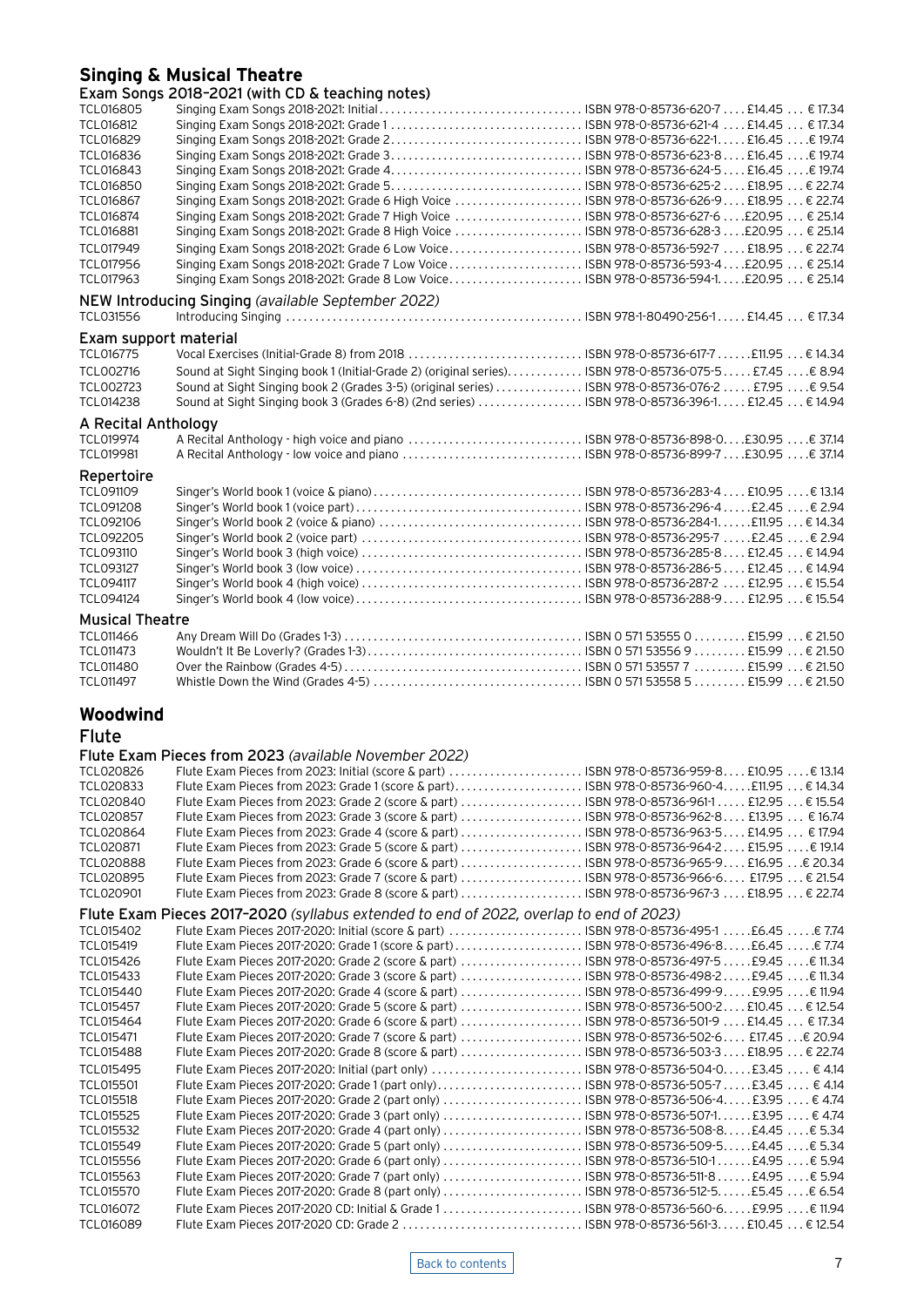| TCL016096                         |                                                                                                                                                                                               |  |
|-----------------------------------|-----------------------------------------------------------------------------------------------------------------------------------------------------------------------------------------------|--|
| TCL016102                         |                                                                                                                                                                                               |  |
| TCL016119                         |                                                                                                                                                                                               |  |
| TCL016126<br>TCL016133            | Flute Exam Pieces 2017-2020 CD: Grade 7 ISBN 978-0-85736-566-8£22.95 € 27.54                                                                                                                  |  |
| TCL016140                         |                                                                                                                                                                                               |  |
| Repertoire                        |                                                                                                                                                                                               |  |
| <b>Trinity Performer's Series</b> |                                                                                                                                                                                               |  |
| TG009548                          | Musical Moments Flute book 1 (accompanied repertoire)  ISBN 978-0-85736-190-5  £7.95  € 9.54                                                                                                  |  |
| TG009555                          | Musical Moments Flute book 2 (accompanied repertoire) ISBN 978-0-85736-191-2 £8.45  € 10.14                                                                                                   |  |
| TG009562                          | Musical Moments Flute book 3 (accompanied repertoire)ISBN 978-0-85736-192-9£8.95  € 10.74                                                                                                     |  |
| TG009579                          |                                                                                                                                                                                               |  |
| TG009586                          | Musical Moments Flute book 5 (accompanied repertoire) ISBN 978-0-85736-194-3 £9.95  € 11.94                                                                                                   |  |
| TG009265                          | Mosaics for Flute book 1 (Initial-Grade 5) (solo repertoire)  ISBN 978-0-85736-174-5£8.95  € 10.74                                                                                            |  |
| TG009272                          | Mosaics for Flute book 2 (Grades 6-8) (solo repertoire)  ISBN 978-0-85736-175-2 £9.95  € 11.94                                                                                                |  |
| TCL320018                         |                                                                                                                                                                                               |  |
| TCL320025<br>TCL320032            |                                                                                                                                                                                               |  |
| TCL320049                         |                                                                                                                                                                                               |  |
| TCL320056                         |                                                                                                                                                                                               |  |
| TCL011367                         |                                                                                                                                                                                               |  |
| Exam support material             |                                                                                                                                                                                               |  |
| TCL013392                         | Flute & Jazz Flute Scales, Arpeggios & Exercises Grades 1-8 from 2015  ISBN 978-0-85736-381-7 £12.45  € 14.94                                                                                 |  |
| TG006752                          |                                                                                                                                                                                               |  |
| TG006769                          |                                                                                                                                                                                               |  |
| TCL002273                         |                                                                                                                                                                                               |  |
|                                   | NEW Sight Reading - a progressive method                                                                                                                                                      |  |
| TCL019387                         |                                                                                                                                                                                               |  |
| TCL019394                         |                                                                                                                                                                                               |  |
| TCL019400                         |                                                                                                                                                                                               |  |
|                                   |                                                                                                                                                                                               |  |
| <b>Clarinet</b>                   |                                                                                                                                                                                               |  |
|                                   | Clarinet Exam Pieces from 2023 (available November 2022)                                                                                                                                      |  |
| TCL020918                         | Clarinet Exam Pieces from 2023: Initial (score & part) ISBN 978-0-85736-968-0 £10.95  € 13.14                                                                                                 |  |
| TCL020925                         | Clarinet Exam Pieces from 2023: Grade 1 (score & part)  ISBN 978-0-85736-969-7 £11.95  € 14.34                                                                                                |  |
| TCL020932                         |                                                                                                                                                                                               |  |
| TCL020949<br>TCL020956            | Clarinet Exam Pieces from 2023: Grade 4 (score & part)  ISBN 978-0-85736-972-7  £14.95  € 17.94                                                                                               |  |
| TCL020963                         | Clarinet Exam Pieces from 2023: Grade 5 (score & part)  ISBN 978-0-85736-973-4 £15.95  € 19.14                                                                                                |  |
| TCL020970                         | Clarinet Exam Pieces from 2023: Grade 6 (score & part) ISBN 978-0-85736-974-1 £16.95 € 20.34                                                                                                  |  |
| TCL020987                         | Clarinet Exam Pieces from 2023: Grade 7 (score & part) ISBN 978-0-85736-975-8 £17.95  € 21.54                                                                                                 |  |
| TCL020994                         | Clarinet Exam Pieces from 2023: Grade 8 (score & part)  ISBN 978-0-85736-976-5£18.95  € 22.74                                                                                                 |  |
|                                   | Clarinet Exam Pieces 2017-2020 (syllabus extended to end of 2022, overlap to end of 2023)                                                                                                     |  |
| TCL015891                         | Clarinet Exam Pieces 2017-2020: Initial (score & part) ISBN 978-0-85736-542-2£6.45 € 7.74                                                                                                     |  |
| TCL015907                         | Clarinet Exam Pieces 2017-2020: Grade 1 (score & part)  ISBN 978-0-85736-543-9£6.45 € 7.74                                                                                                    |  |
| TCL015914                         | Clarinet Exam Pieces 2017-2020: Grade 2 (score & part)ISBN 978-0-85736-544-6£9.45 € 11.34                                                                                                     |  |
| TCL015921                         | Clarinet Exam Pieces 2017-2020: Grade 3 (score & part)ISBN 978-0-85736-545-3£9.45 € 11.34                                                                                                     |  |
| TCL015938                         | Clarinet Exam Pieces 2017-2020: Grade 4 (score & part). ISBN 978-0-85736-546-0. €9.95 € 11.94                                                                                                 |  |
| TCL015945<br>TCL015952            | Clarinet Exam Pieces 2017-2020: Grade 5 (score & part). ISBN 978-0-85736-547-7 £10.45 € 12.54<br>Clarinet Exam Pieces 2017-2020: Grade 6 (score & part)ISBN 978-0-85736-548-4 £14.45  € 17.34 |  |
| TCL015969                         | Clarinet Exam Pieces 2017-2020: Grade 7 (score & part) ISBN 978-0-85736-549-1  £17.45  € 20.94                                                                                                |  |
| TCL015976                         | Clarinet Exam Pieces 2017-2020: Grade 8 (score & part). ISBN 978-0-85736-550-7 £18.95 € 22.74                                                                                                 |  |
| TCL015983                         | Clarinet Exam Pieces 2017-2020: Initial (part only) ISBN 978-0-85736-551-4 £3.45  € 4.14                                                                                                      |  |
| TCL015990                         | Clarinet Exam Pieces 2017-2020: Grade 1 (part only)  ISBN 978-0-85736-552-1£3.45  € 4.14                                                                                                      |  |
| TCL016003                         | Clarinet Exam Pieces 2017-2020: Grade 2 (part only) ISBN 978-0-85736-553-8£3.95  € 4.74                                                                                                       |  |
| TCL016010                         | Clarinet Exam Pieces 2017-2020: Grade 3 (part only) ISBN 978-0-85736-554-5£3.95  € 4.74                                                                                                       |  |
| TCL016027                         | Clarinet Exam Pieces 2017-2020: Grade 4 (part only) ISBN 978-0-85736-555-2£4.45 € 5.34                                                                                                        |  |
| TCL016034<br>TCL016041            | Clarinet Exam Pieces 2017-2020: Grade 5 (part only)ISBN 978-0-85736-556-9£4.45 € 5.34<br>Clarinet Exam Pieces 2017-2020: Grade 6 (part only) ISBN 978-0-85736-557-6  £4.95  € 5.94            |  |
| TCL016058                         | Clarinet Exam Pieces 2017-2020: Grade 7 (part only) ISBN 978-0-85736-558-3£4.95 € 5.94                                                                                                        |  |
| TCL016065                         | Clarinet Exam Pieces 2017-2020: Grade 8 (part only) ISBN 978-0-85736-559-0£5.45 € 6.54                                                                                                        |  |
| TCL016157                         |                                                                                                                                                                                               |  |
| TCL016164                         |                                                                                                                                                                                               |  |
| TCL016171                         |                                                                                                                                                                                               |  |
| TCL016188                         | Clarinet Exam Pieces 2017-2020 CD: Grade 4 ISBN 978-0-85736-571-2£11.95  € 14.34                                                                                                              |  |
| TCL016195                         |                                                                                                                                                                                               |  |
| TCL016201<br>TCL016218            | Clarinet Exam Pieces 2017-2020 CD: Grade 6  ISBN 978-0-85736-573-6 £17.95  € 21.54                                                                                                            |  |
| TCL016225                         | Clarinet Exam Pieces 2017-2020 CD: Grade 8  ISBN 978-0-85736-575-0£24.95 € 29.94                                                                                                              |  |
|                                   |                                                                                                                                                                                               |  |

### Repertoire

### Trinity Performer's Series

| TG009593 | Musical Moments Clarinet book 1 (accompanied repertoire). ISBN 978-0-85736-195-0 £7.95 € 9.54 |  |
|----------|-----------------------------------------------------------------------------------------------|--|
| TG009609 | Musical Moments Clarinet book 2 (accompanied repertoire) ISBN 978-0-85736-196-7£8.45 € 10.14  |  |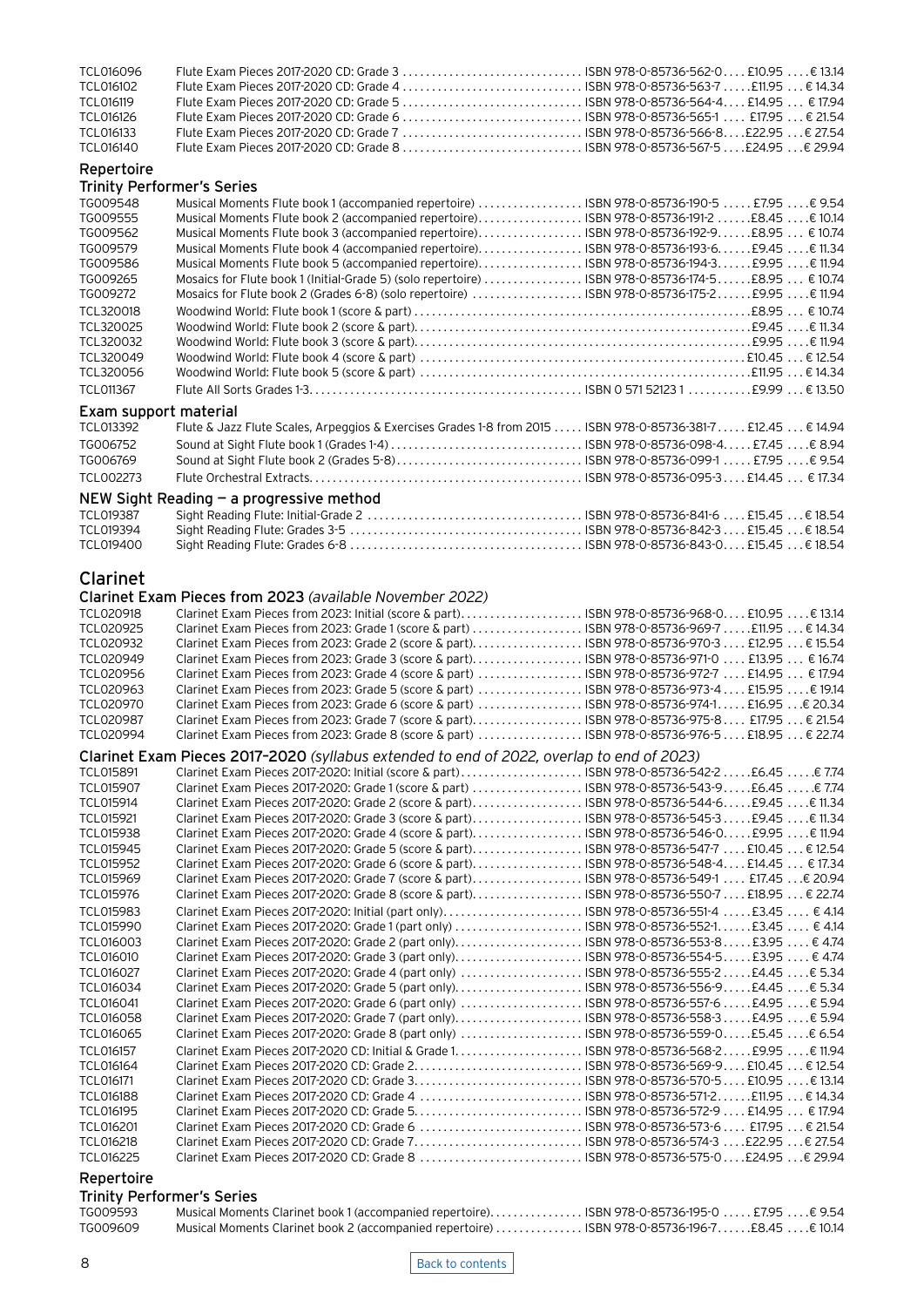| TG009616<br>TG009623                                             | Musical Moments Clarinet book 3 (accompanied repertoire)  ISBN 978-0-85736-197-4£8.95  € 10.74<br>Musical Moments Clarinet book 4 (accompanied repertoire)  ISBN 978-0-85736-198-1  £9.45 € 11.34            |  |
|------------------------------------------------------------------|--------------------------------------------------------------------------------------------------------------------------------------------------------------------------------------------------------------|--|
| TG009630                                                         | Musical Moments Clarinet book 5 (accompanied repertoire)  ISBN 978-0-85736-199-8  £9.95  € 11.94                                                                                                             |  |
| TG009289                                                         | Mosaics for Clarinet book 1 (Initial-Grade 5) (solo repertoire)  ISBN 978-0-85736-176-9£8.95  € 10.74                                                                                                        |  |
| TG009296                                                         | Mosaics for Clarinet book 2 (Grades 6-8) (solo repertoire)  ISBN 978-0-85736-177-6£9.95 € 11.94                                                                                                              |  |
| TCL350015                                                        |                                                                                                                                                                                                              |  |
| TCL350022                                                        |                                                                                                                                                                                                              |  |
| TCL350039                                                        |                                                                                                                                                                                                              |  |
| TCL350046<br>TCL350053                                           |                                                                                                                                                                                                              |  |
| TCL011299                                                        |                                                                                                                                                                                                              |  |
| Exam support material                                            |                                                                                                                                                                                                              |  |
| TCL013408                                                        | Clarinet & Jazz Clarinet Scales, Arpeggios & Exercises Grades 1-8 from 2015 ISBN 978-0-85736-382-4 £12.45 € 14.94                                                                                            |  |
| TCL002266                                                        |                                                                                                                                                                                                              |  |
|                                                                  | NEW Sight Reading - a progressive method                                                                                                                                                                     |  |
| TCL019417                                                        |                                                                                                                                                                                                              |  |
| TCL019424                                                        |                                                                                                                                                                                                              |  |
| TCL019431                                                        |                                                                                                                                                                                                              |  |
|                                                                  |                                                                                                                                                                                                              |  |
| Recorder                                                         |                                                                                                                                                                                                              |  |
|                                                                  | Recorder Anthologies - pieces included in the current syllabus                                                                                                                                               |  |
| TG009234                                                         | Recorder Anthology book 1 (Initial-Grade 1) (score & part)  ISBN 978-0-85736-171-4 £8.45 € 10.14                                                                                                             |  |
| TG009241                                                         | Recorder Anthology book 2 (Grades 2-3) (score & part) ISBN 978-0-85736-172-1 £9.95 € 11.94<br>Recorder Anthology book 3 (Grades 4-5) (score & part)  ISBN 978-0-85736-173-8£11.95  € 14.34                   |  |
| TG009258                                                         |                                                                                                                                                                                                              |  |
| Exam support material                                            |                                                                                                                                                                                                              |  |
| TCL015600                                                        | Recorder Scales, Arpeggios & Exercises Initial-Grade 8 from 2017 ISBN 978-0-85736-515-6  £12.45  € 14.94                                                                                                     |  |
| TCL011541                                                        | Sound at Sight Descant Recorder Initial-Grade 5  ISBN 0571522335 £6.50 € 8.99                                                                                                                                |  |
| TCL011558                                                        |                                                                                                                                                                                                              |  |
| Saxophone                                                        |                                                                                                                                                                                                              |  |
|                                                                  |                                                                                                                                                                                                              |  |
| Exam support material<br>TCL013415                               | Saxophone & Jazz Sax Scales, Arpeggios & Exercises Grades 1-8 from 2015. ISBN 978-0-85736-383-1 £12.45  € 14.94                                                                                              |  |
| TG006790                                                         | Sound at Sight Saxophone book 1 (Grades 1-4)  ISBN 978-0-85736-102-8  £7.45  € 8.94                                                                                                                          |  |
| TG006806                                                         | Sound at Sight Saxophone book 2 (Grades 5-8)  ISBN 978-0-85736-103-5  £7.95  € 9.54                                                                                                                          |  |
|                                                                  | NEW Sight Reading – a progressive method                                                                                                                                                                     |  |
| TCL019479                                                        |                                                                                                                                                                                                              |  |
| TCL019486                                                        |                                                                                                                                                                                                              |  |
| TCL019493                                                        |                                                                                                                                                                                                              |  |
| Repertoire                                                       |                                                                                                                                                                                                              |  |
| <b>Trinity Performer's Series</b>                                |                                                                                                                                                                                                              |  |
| TG009647                                                         | Musical Moments Alto Saxophone book 1 (accompanied repertoire)  ISBN 978-0-85736-200-1 £7.95 € 9.54                                                                                                          |  |
| TG009654                                                         |                                                                                                                                                                                                              |  |
|                                                                  |                                                                                                                                                                                                              |  |
| TG009661                                                         | Musical Moments Alto Saxophone book 2 (accompanied repertoire) ISBN 978-0-85736-201-8  £8.45  € 10.14<br>Musical Moments Alto Saxophone book 3 (accompanied repertoire) ISBN 978-0-85736-202-5£8.95  € 10.74 |  |
| TG009678                                                         | Musical Moments Alto Saxophone book 4 (accompanied repertoire) ISBN 978-0-85736-203-2  £9.45 € 11.34                                                                                                         |  |
| TG009685                                                         | Musical Moments Alto Saxophone book 5 (accompanied repertoire) ISBN 978-0-85736-204-9£9.95 €11.94                                                                                                            |  |
| TG009692                                                         | Musical Moments Tenor Saxophone book 1 (accompanied repertoire) ISBN 978-0-85736-205-6 £7.95  € 9.54                                                                                                         |  |
| TG009708                                                         | Musical Moments Tenor Saxophone book 2 (accompanied repertoire)  ISBN 978-0-85736-206-3 £8.45 € 10.14                                                                                                        |  |
| TG009715                                                         | Musical Moments Tenor Saxophone book 3 (accompanied repertoire)  ISBN 978-0-85736-207-0 £8.95  € 10.74                                                                                                       |  |
| TG009722                                                         | Musical Moments Tenor Saxophone book 4 (accompanied repertoire)  ISBN 978-0-85736-208-7  £9.45  € 11.34                                                                                                      |  |
| TG009739                                                         | Musical Moments Tenor Saxophone book 5 (accompanied repertoire)  ISBN 978-0-85736-209-4 £9.95  € 11.94                                                                                                       |  |
| TG009302<br>TG009319                                             | Mosaics for Saxophone book 1 (Initial-Grade 5) (solo repertoire)  ISBN 978-0-85736-178-3£8.95  € 10.74<br>Mosaics for Saxophone book 2 (Grades 6-8) (solo repertoire)ISBN 978-0-85736-179-0£9.95 € 11.94     |  |
|                                                                  |                                                                                                                                                                                                              |  |
| Oboe                                                             |                                                                                                                                                                                                              |  |
| Exam support material                                            |                                                                                                                                                                                                              |  |
| TCL015587<br>TG007551                                            | Oboe Scales, Arpeggios & Exercises Grades 1-8 from 2017  ISBN 978-0-85736-513-2 £12.45  € 14.94                                                                                                              |  |
|                                                                  |                                                                                                                                                                                                              |  |
|                                                                  | NEW Sight Reading - a progressive method                                                                                                                                                                     |  |
| TCL019448<br>TCL019455                                           |                                                                                                                                                                                                              |  |
| TCL019462                                                        |                                                                                                                                                                                                              |  |
|                                                                  |                                                                                                                                                                                                              |  |
|                                                                  |                                                                                                                                                                                                              |  |
|                                                                  |                                                                                                                                                                                                              |  |
|                                                                  | Bassoon Scales, Arpeggios & Exercises Grades 1-8 from 2017  ISBN 978-0-85736-514-9  £12.45  € 14.94                                                                                                          |  |
| <b>Bassoon</b><br>Exam support material<br>TCL015594<br>TG007568 |                                                                                                                                                                                                              |  |
|                                                                  | Jazz woodwind - suitable for flute, clarinet or saxophone                                                                                                                                                    |  |
| GSM10547<br>GSM10523                                             |                                                                                                                                                                                                              |  |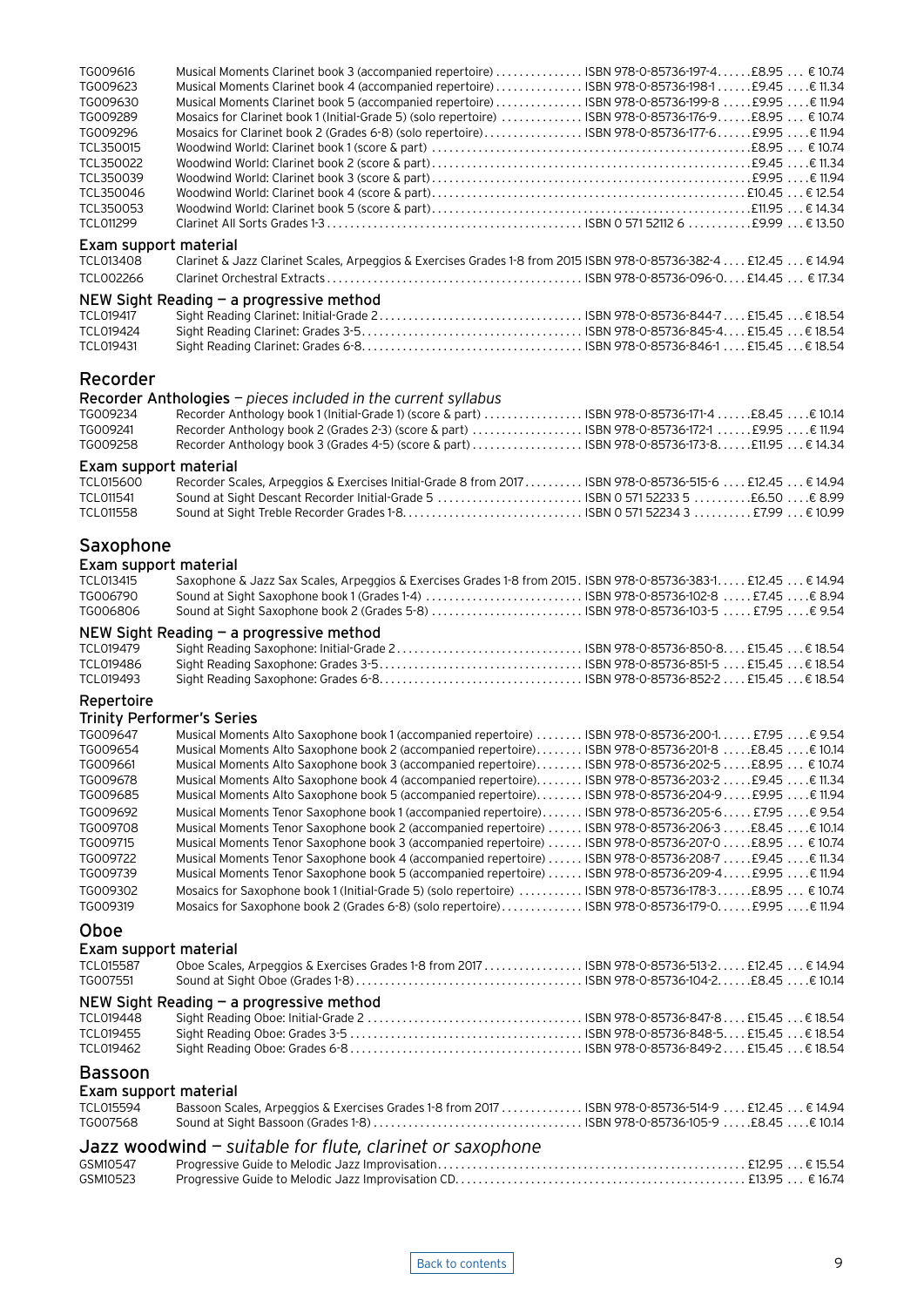### <span id="page-9-0"></span>**Brass**

### Trumpet, Cornet & Flugelhorn Exam Pieces 2019–2022

| TCL018182<br>TCL018199<br><b>TCL018205</b><br>TCL018212<br>TCL018229<br>TCL018236<br>TCL018922<br>TCL018939<br>TCL018946 | maniper, corrier a magement Exam meets 2012 2022<br>Trumpet, Cornet & Flugelhorn Exam Pieces 2019-2022: Initial. ISBN 978-0-85736-769-3 £9.95 6 11.94<br>Trumpet, Cornet & Flugelhorn Exam Pieces 2019-2022: Grade 1. ISBN 978-0-85736-770-9 E10.95 E 13.14<br>Trumpet, Cornet & Flugelhorn Exam Pieces 2019-2022: Grade 2  ISBN 978-0-85736-771-6 £12.45  € 14.94<br>Trumpet, Cornet & Flugelhorn Exam Pieces 2019-2022: Grade 3. ISBN 978-0-85736-772-3. E13.45 € 16.14<br>Trumpet, Cornet & Flugelhorn Exam Pieces 2019-2022: Grade 4  ISBN 978-0-85736-773-0  £14.45  € 17.34<br>Trumpet, Cornet & Flugelhorn Exam Pieces 2019-2022: Grade 5  ISBN 978-0-85736-774-7 £15.45  € 18.54<br>Trumpet, Cornet & Flugelhorn Exam Pieces 2019-2022: Grade 6  ISBN 978-0-85736-804-1  £17.95  € 21.54<br>Trumpet, Cornet & Flugelhorn Exam Pieces 2019-2022: Grade 7. ISBN 978-0-85736-805-8. £19.95 € 23.94<br>Trumpet, Cornet & Flugelhorn Exam Pieces 2019-2022: Grade 8  ISBN 978-0-85736-806-5 £21.95 € 26.34 |                   |
|--------------------------------------------------------------------------------------------------------------------------|---------------------------------------------------------------------------------------------------------------------------------------------------------------------------------------------------------------------------------------------------------------------------------------------------------------------------------------------------------------------------------------------------------------------------------------------------------------------------------------------------------------------------------------------------------------------------------------------------------------------------------------------------------------------------------------------------------------------------------------------------------------------------------------------------------------------------------------------------------------------------------------------------------------------------------------------------------------------------------------------------------------|-------------------|
| Exam support material                                                                                                    |                                                                                                                                                                                                                                                                                                                                                                                                                                                                                                                                                                                                                                                                                                                                                                                                                                                                                                                                                                                                               |                   |
| TCL013354<br>TCL013361<br>TCL013378<br>TCL013385<br>TG008527<br>TG006998<br>TCL011565<br>TCL011572                       | Treble Clef Scales & Exercises Grades 1-8 from 2015  ISBN 978-0-85736-377-0  £12.45  € 14.94<br>French Horn Scales & Exercises Grades 1-8 from 2015 ISBN 978-0-85736-379-4£12.45€14.94<br>Trombone Scales & Exercises Grades 1-8 from 2015 ISBN 978-0-85736-380-0 £12.45  € 14.94<br><b>Drum Kit &amp; Percussion</b>                                                                                                                                                                                                                                                                                                                                                                                                                                                                                                                                                                                                                                                                                         |                   |
| Drum Kit                                                                                                                 |                                                                                                                                                                                                                                                                                                                                                                                                                                                                                                                                                                                                                                                                                                                                                                                                                                                                                                                                                                                                               |                   |
| TCL019073<br>TCL019080<br>TCL019097                                                                                      | Drum Kit Exam Pieces & Exercises 2020-2023<br>Drum Kit Exam Pieces & Exercises 2020-2023: Initial-Grade 2  ISBN 978-0-85736-812-6  £17.95  € 21.54<br>Drum Kit Exam Pieces & Exercises 2020-2023: Grades 3-5  ISBN 978-0-85736-813-3£20.95  € 25.14<br>Drum Kit Exam Pieces & Exercises 2020-2023: Grades 6-8  ISBN 978-0-85736-814-0 £24.45 € 29.34                                                                                                                                                                                                                                                                                                                                                                                                                                                                                                                                                                                                                                                          |                   |
| <b>TCL012227</b><br>TCL012234<br>TCL012241<br><b>TCL012258</b>                                                           | Drum Kit Exam Pieces & Exercises 2014-2019                                                                                                                                                                                                                                                                                                                                                                                                                                                                                                                                                                                                                                                                                                                                                                                                                                                                                                                                                                    | (Price reduction) |
| <b>Introducing Drum Kit</b><br>TG008534<br>TCL019004<br><b>TCL019011</b>                                                 |                                                                                                                                                                                                                                                                                                                                                                                                                                                                                                                                                                                                                                                                                                                                                                                                                                                                                                                                                                                                               |                   |
| Exam support material<br>TG008749<br>TG008855                                                                            |                                                                                                                                                                                                                                                                                                                                                                                                                                                                                                                                                                                                                                                                                                                                                                                                                                                                                                                                                                                                               |                   |
| Raise the Bar - Drum Kit<br><b>TCL018113</b><br>TCL018120<br><b>TCL018137</b>                                            |                                                                                                                                                                                                                                                                                                                                                                                                                                                                                                                                                                                                                                                                                                                                                                                                                                                                                                                                                                                                               |                   |
| <b>Orchestral Percussion</b>                                                                                             |                                                                                                                                                                                                                                                                                                                                                                                                                                                                                                                                                                                                                                                                                                                                                                                                                                                                                                                                                                                                               |                   |
| TG005632<br>TG006363<br>TG005656<br>TG005649                                                                             | Percussion exam pieces & studies from 2007                                                                                                                                                                                                                                                                                                                                                                                                                                                                                                                                                                                                                                                                                                                                                                                                                                                                                                                                                                    |                   |
| TG006370                                                                                                                 | Percussion Teacher's book: Ensembles and Accompaniments (with CD) ISBN 978-0-85736-116-5 £14.95  € 17.94                                                                                                                                                                                                                                                                                                                                                                                                                                                                                                                                                                                                                                                                                                                                                                                                                                                                                                      |                   |
| <b>TCL020000</b>                                                                                                         | Introducing Percussion (for snare drum, timpani and tuned percussion)                                                                                                                                                                                                                                                                                                                                                                                                                                                                                                                                                                                                                                                                                                                                                                                                                                                                                                                                         |                   |
| Exam support material<br>TG007131<br>GSM10608                                                                            | Tuned Percussion Scales & Arpeggios Grades 1-8 ISBN 978-0-85736-117-2 £9.95  € 11.94                                                                                                                                                                                                                                                                                                                                                                                                                                                                                                                                                                                                                                                                                                                                                                                                                                                                                                                          |                   |
| Repertoire<br>TCL615022<br>TCL616029<br>TCL617026                                                                        |                                                                                                                                                                                                                                                                                                                                                                                                                                                                                                                                                                                                                                                                                                                                                                                                                                                                                                                                                                                                               |                   |
| <b>Small Groups Tracks</b>                                                                                               |                                                                                                                                                                                                                                                                                                                                                                                                                                                                                                                                                                                                                                                                                                                                                                                                                                                                                                                                                                                                               | (Price reduction) |
| TCL013019<br>TCL013026<br>TCL013033                                                                                      |                                                                                                                                                                                                                                                                                                                                                                                                                                                                                                                                                                                                                                                                                                                                                                                                                                                                                                                                                                                                               |                   |

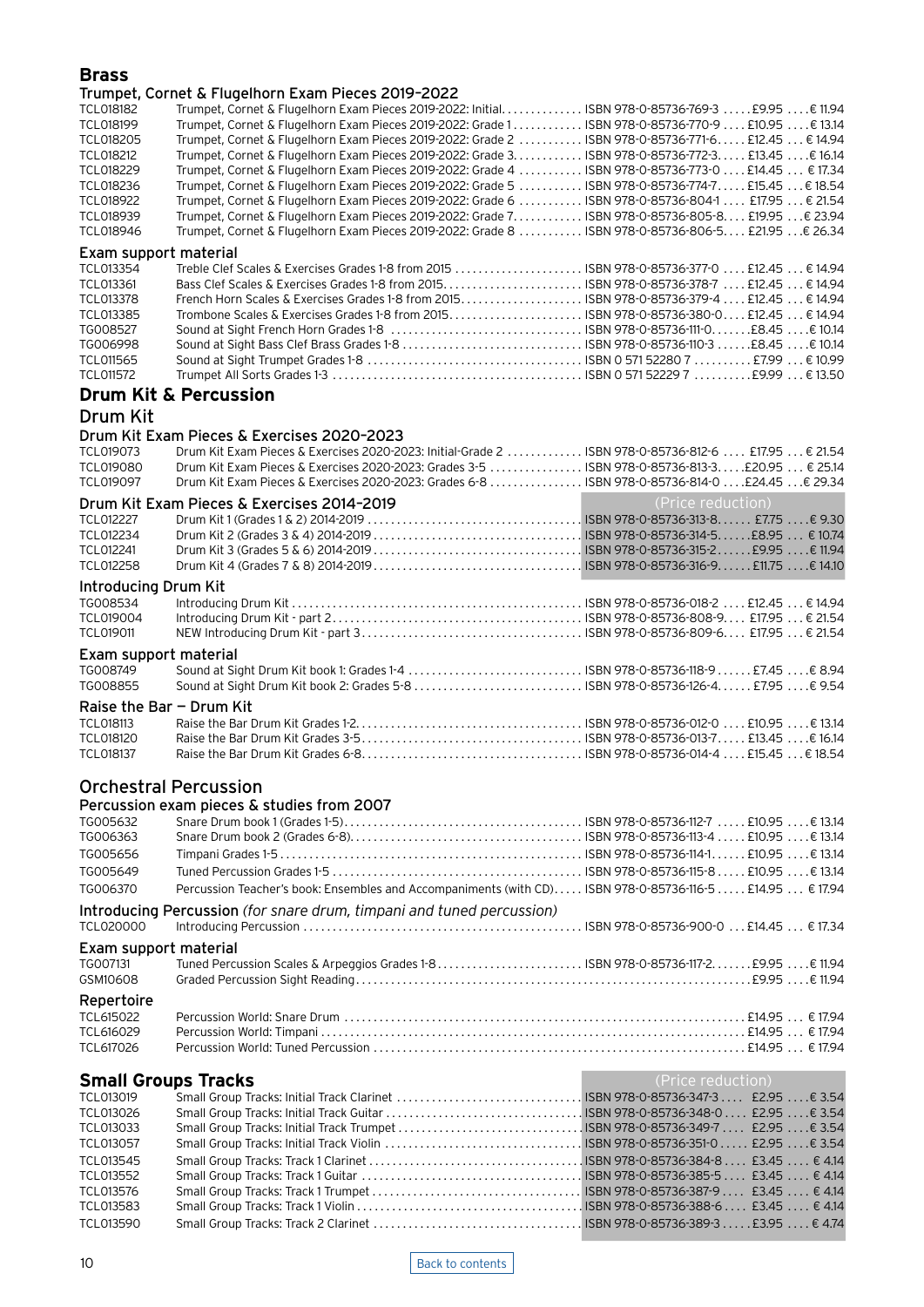<span id="page-10-0"></span>

|                        |                                                                                                                                                  | (Price reduction) |
|------------------------|--------------------------------------------------------------------------------------------------------------------------------------------------|-------------------|
| TCL013606              |                                                                                                                                                  |                   |
| TCL013620              |                                                                                                                                                  |                   |
| TCL013637              |                                                                                                                                                  |                   |
|                        |                                                                                                                                                  |                   |
| <b>Written Exams</b>   |                                                                                                                                                  |                   |
| TCL024107              | <b>NEW Introducing Theory of Music</b><br>Introducing Theory of Music - first writing skills for beginners  ISBN 978-1-80051-473-7 £5.45  € 6.54 |                   |
|                        |                                                                                                                                                  |                   |
| TG006509               | <b>Theory of Music Workbooks</b>                                                                                                                 |                   |
| TG006516               |                                                                                                                                                  |                   |
| TG006523               |                                                                                                                                                  |                   |
| TG006530               |                                                                                                                                                  |                   |
| TG006547<br>TG007476   |                                                                                                                                                  |                   |
| TG007483               |                                                                                                                                                  |                   |
| TG007490               |                                                                                                                                                  |                   |
|                        | Theory of Music Supplementary Exercises                                                                                                          |                   |
| TG008787               |                                                                                                                                                  |                   |
| TG008794               | Theory Supplementary Exercises Grade 2  ISBN 978-0-85736-121-9  £3.45  € 4.14                                                                    |                   |
| TG008800<br>TG008817   |                                                                                                                                                  |                   |
| TG008824               | Theory Supplementary Exercises Grade 5  ISBN 978-0-85736-124-0 £4.95  € 5.94                                                                     |                   |
| Reference              |                                                                                                                                                  |                   |
| TCL015853              |                                                                                                                                                  |                   |
| TCL001191              |                                                                                                                                                  |                   |
|                        | Theory Past Papers Grades 1-8 (two papers per booklet)                                                                                           |                   |
|                        | Please note some papers published in our print catalogue from April 2021 are now out of print - all available papers are shown below.            |                   |
| TCL019837              |                                                                                                                                                  |                   |
| TCL019738              |                                                                                                                                                  |                   |
| TCL018717<br>TCL018793 |                                                                                                                                                  |                   |
| TCL018526              |                                                                                                                                                  |                   |
| TCL018427              |                                                                                                                                                  |                   |
| TCL016447              |                                                                                                                                                  |                   |
| TCL015693              |                                                                                                                                                  |                   |
| TCL019844<br>TCL019745 |                                                                                                                                                  |                   |
| TCL018724              |                                                                                                                                                  |                   |
| TCL018809              |                                                                                                                                                  |                   |
| TCL018533              |                                                                                                                                                  |                   |
| TCL018434<br>TCL016454 |                                                                                                                                                  |                   |
| TCL015709              |                                                                                                                                                  |                   |
| TCL019851              |                                                                                                                                                  |                   |
| TCL019752              |                                                                                                                                                  |                   |
| TCL018731              |                                                                                                                                                  |                   |
| TCL018441              |                                                                                                                                                  |                   |
| TCL016461<br>TCL019868 |                                                                                                                                                  |                   |
| TCL019769              |                                                                                                                                                  |                   |
| TCL018748              |                                                                                                                                                  |                   |
| TCL018823              |                                                                                                                                                  |                   |
| TCL018557<br>TCL018458 |                                                                                                                                                  |                   |
| TCL016478              |                                                                                                                                                  |                   |
| TCL015723              |                                                                                                                                                  |                   |
| TCL019875              |                                                                                                                                                  |                   |
| TCL019776              |                                                                                                                                                  |                   |
| TCL018755              |                                                                                                                                                  |                   |
| TCL018830<br>TCL018564 |                                                                                                                                                  |                   |
| TCL018465              |                                                                                                                                                  |                   |
| TCL016485              |                                                                                                                                                  |                   |
| TCL015730              |                                                                                                                                                  |                   |
| TCL019882              |                                                                                                                                                  |                   |
| TCL019783<br>TCL018472 |                                                                                                                                                  |                   |
| TCL016492              |                                                                                                                                                  |                   |
| TCL015747              |                                                                                                                                                  |                   |
| TCL018854              |                                                                                                                                                  |                   |
| TCL018588              |                                                                                                                                                  |                   |
| TCL015754<br>TCL019905 |                                                                                                                                                  |                   |
|                        |                                                                                                                                                  |                   |

[Back to contents](#page-1-0) 11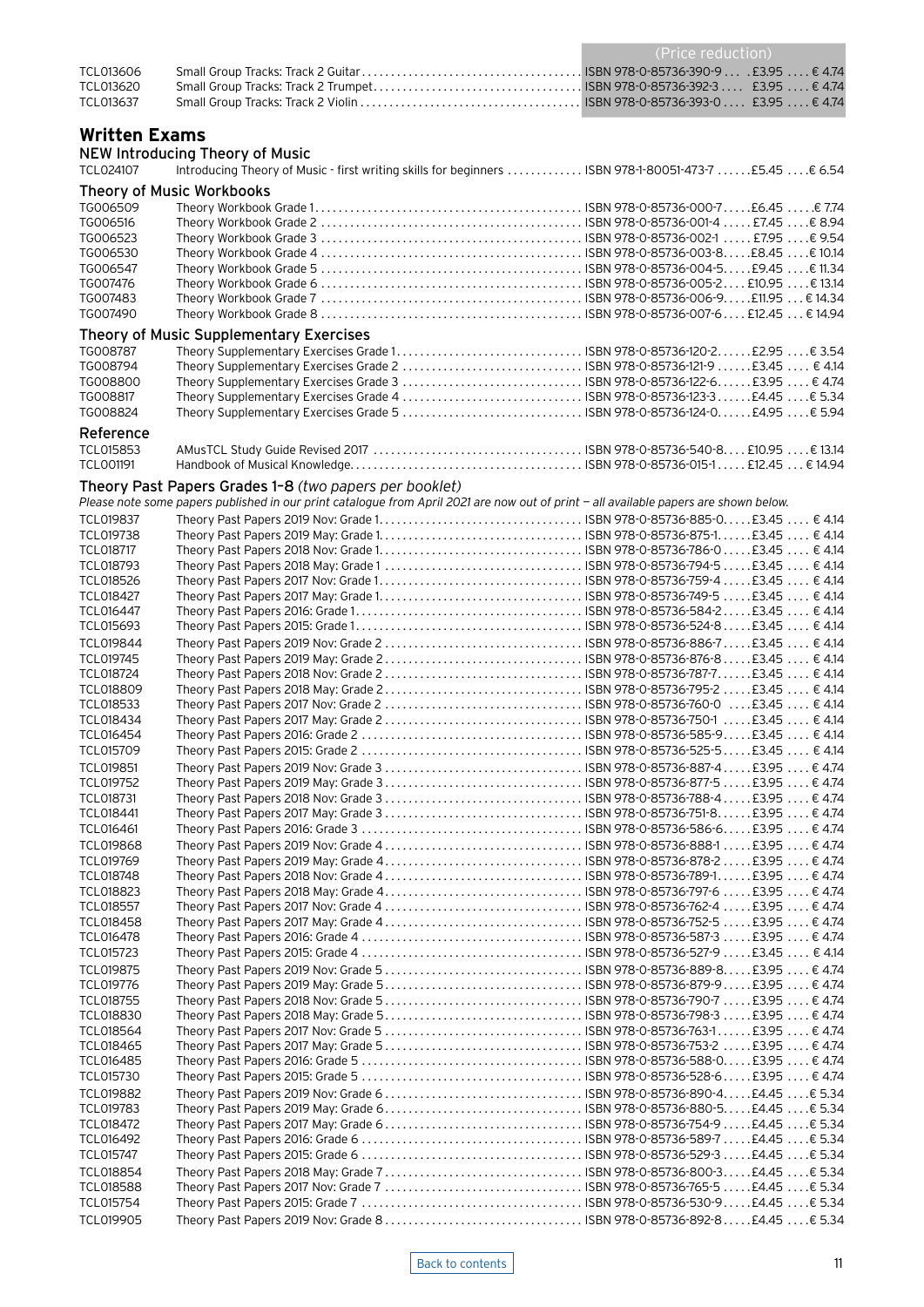<span id="page-11-0"></span>

| TCL018786        |                                                                                                                                       |  |
|------------------|---------------------------------------------------------------------------------------------------------------------------------------|--|
| TCL018861        |                                                                                                                                       |  |
| TCL018595        |                                                                                                                                       |  |
| TCL018496        |                                                                                                                                       |  |
| TCL016515        |                                                                                                                                       |  |
|                  | Theory Past Papers - Diplomas (two papers per booklet)                                                                                |  |
|                  | Please note some papers published in our print catalogue from April 2021 are now out of print - all available papers are shown below. |  |
|                  | Other diploma past papers including LMusTCL are available online only (trinitycollege.com/pastpapers).                                |  |
| TCL019363        |                                                                                                                                       |  |
|                  | Theory Model Answer Papers Grades 1-8 (two papers per booklet)                                                                        |  |
|                  | Please note some papers published in our print catalogue from April 2021 are now out of print - all available papers are shown below. |  |
| <b>TCL018267</b> |                                                                                                                                       |  |
| TCL018342        |                                                                                                                                       |  |
| TCL016362        |                                                                                                                                       |  |
| TCL015617        |                                                                                                                                       |  |
| TCL018274        |                                                                                                                                       |  |
| TCL018359        | Theory Model Answer Papers Nov 2017: Grade 2  ISBN 978-0-85736-742-6  £3.45  € 4.14                                                   |  |
| TCL016379        | Theory Model Answer Papers 2016: Grade 2  ISBN 978-0-85736-577-4 £3.45  € 4.14                                                        |  |
| TCL015624        | Theory Model Answer Papers 2015: Grade 2  ISBN 978-0-85736-517-0£3.45  € 4.14                                                         |  |
| <b>TCL018281</b> | Theory Model Answer Papers May 2017: Grade 3  ISBN 978-0-85736-735-8  £3.95  € 4.74                                                   |  |
| TCL018366        | Theory Model Answer Papers Nov 2017: Grade 3  ISBN 978-0-85736-743-3£3.95  € 4.74                                                     |  |
| TCL016386        |                                                                                                                                       |  |
| TCL018298        |                                                                                                                                       |  |
| TCL018373        | Theory Model Answer Papers Nov 2017: Grade 4  ISBN 978-0-85736-744-0  £3.95  € 4.74                                                   |  |
| TCL016393        |                                                                                                                                       |  |
| TCL015648        |                                                                                                                                       |  |
| TCL018304        |                                                                                                                                       |  |
| TCL018380        | Theory Model Answer Papers Nov 2017: Grade 5  ISBN 978-0-85736-745-7  £3.95  € 4.74                                                   |  |
| TCL016409        | Theory Model Answer Papers 2016: Grade 5 ISBN 978-0-85736-580-4£3.95  € 4.74                                                          |  |
| TCL015655        | Theory Model Answer Papers 2015: Grade 5  ISBN 978-0-85736-520-0 £3.95  € 4.74                                                        |  |
| TCL018311        |                                                                                                                                       |  |
| TCL016416        | Theory Model Answer Papers 2016: Grade 6  ISBN 978-0-85736-581-1  £4.45  € 5.34                                                       |  |
| TCL015662        |                                                                                                                                       |  |
| <b>TCL018328</b> | Theory Model Answer Papers May 2017: Grade 7  ISBN 978-0-85736-739-6 £4.45  € 5.34                                                    |  |
| TCL018403        | Theory Model Answer Papers Nov 2017: Grade 7  ISBN 978-0-85736-747-1  £4.45  € 5.34                                                   |  |
| TCL015679        | Theory Model Answer Papers 2015: Grade 7  ISBN 978-0-85736-522-4  £4.45  € 5.34                                                       |  |
| TCL018335        |                                                                                                                                       |  |
| TCL018410        |                                                                                                                                       |  |
| TCL016430        |                                                                                                                                       |  |

### **General Musicianship and support material**

| Aural<br>TCL015808<br>TCL015815<br>TG008770 |                                                                                                 |  |
|---------------------------------------------|-------------------------------------------------------------------------------------------------|--|
| <b>Getting Started series</b>               |                                                                                                 |  |
| TCL011374                                   |                                                                                                 |  |
| TCL011381                                   |                                                                                                 |  |
| TCL011398                                   |                                                                                                 |  |
| TCL011404                                   |                                                                                                 |  |
| Reference                                   |                                                                                                 |  |
| TCL617002                                   |                                                                                                 |  |
| TCL618009                                   |                                                                                                 |  |
| TCL011602                                   |                                                                                                 |  |
| TCL024121                                   | NEW Creative Composition for the Classroom (October 2021) ISBN 978-1-80051-478-2 £16.45 € 19.74 |  |
| General<br>TCL015310                        |                                                                                                 |  |
|                                             |                                                                                                 |  |

# **Rock & Pop**

### Rock & Pop from 2018

| <b>Bass</b> |  |
|-------------|--|
| TCL016898   |  |
| TCL016904   |  |
| TCL016911   |  |
| TCL016928   |  |
| TCL016935   |  |
| TCL016942   |  |
| TCL016959   |  |
| TCL016966   |  |
| TCL016973   |  |
| TCL017376   |  |
| TCL017383   |  |

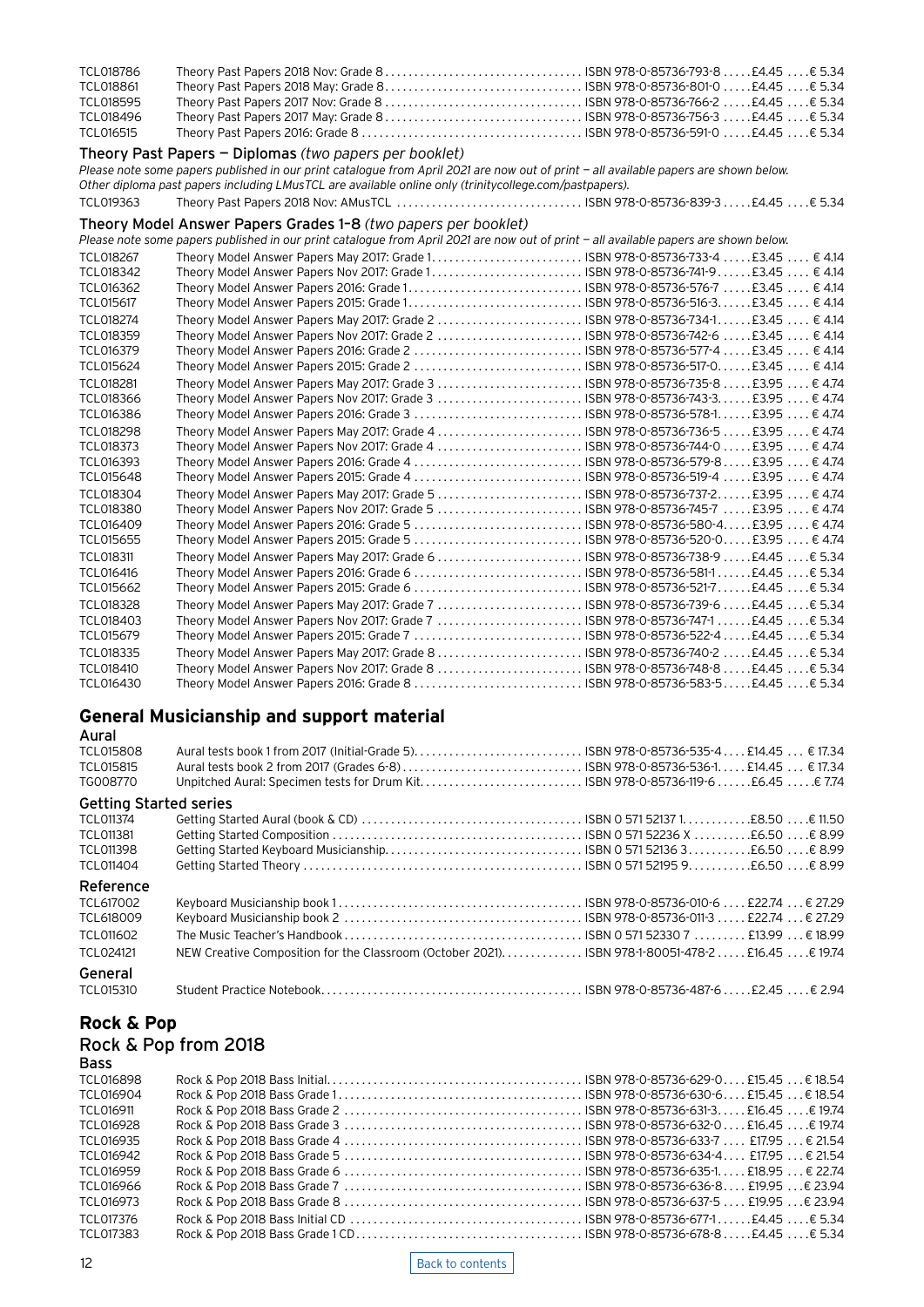| TCL017390              |                                                                                       |  |  |  |
|------------------------|---------------------------------------------------------------------------------------|--|--|--|
| TCL017406              |                                                                                       |  |  |  |
| TCL017413              |                                                                                       |  |  |  |
| <b>TCL017420</b>       |                                                                                       |  |  |  |
| TCL017437              |                                                                                       |  |  |  |
| TCL017444              |                                                                                       |  |  |  |
| TCL017451              |                                                                                       |  |  |  |
| <b>Drums</b>           |                                                                                       |  |  |  |
| TCL016980              |                                                                                       |  |  |  |
| TCL016997              |                                                                                       |  |  |  |
| <b>TCL017000</b>       |                                                                                       |  |  |  |
| <b>TCL017017</b>       |                                                                                       |  |  |  |
| TCL017024              |                                                                                       |  |  |  |
| TCL017031              |                                                                                       |  |  |  |
| TCL017048              |                                                                                       |  |  |  |
| TCL017055              |                                                                                       |  |  |  |
| TCL017062              |                                                                                       |  |  |  |
|                        |                                                                                       |  |  |  |
| TCL017468              |                                                                                       |  |  |  |
| <b>TCL017475</b>       |                                                                                       |  |  |  |
| <b>TCL017482</b>       |                                                                                       |  |  |  |
| TCL017499              |                                                                                       |  |  |  |
| TCL017505              |                                                                                       |  |  |  |
| TCL017512              |                                                                                       |  |  |  |
| TCL017529              |                                                                                       |  |  |  |
| TCL017536              |                                                                                       |  |  |  |
| TCL017543              |                                                                                       |  |  |  |
| Guitar                 |                                                                                       |  |  |  |
| <b>TCL017079</b>       |                                                                                       |  |  |  |
| <b>TCL017086</b>       |                                                                                       |  |  |  |
| TCL017093              |                                                                                       |  |  |  |
|                        |                                                                                       |  |  |  |
| TCL017109              |                                                                                       |  |  |  |
| <b>TCL017116</b>       |                                                                                       |  |  |  |
| <b>TCL017123</b>       |                                                                                       |  |  |  |
| <b>TCL017130</b>       |                                                                                       |  |  |  |
| <b>TCL017147</b>       |                                                                                       |  |  |  |
| TCL017154              |                                                                                       |  |  |  |
| <b>TCL017550</b>       |                                                                                       |  |  |  |
| <b>TCL017567</b>       |                                                                                       |  |  |  |
| <b>TCL017574</b>       |                                                                                       |  |  |  |
| TCL017581              |                                                                                       |  |  |  |
| TCL017598              |                                                                                       |  |  |  |
| <b>TCL017604</b>       |                                                                                       |  |  |  |
| <b>TCL017611</b>       |                                                                                       |  |  |  |
| <b>TCL017628</b>       |                                                                                       |  |  |  |
| TCL017635              |                                                                                       |  |  |  |
|                        |                                                                                       |  |  |  |
| Keyboards              |                                                                                       |  |  |  |
| TCL017161              |                                                                                       |  |  |  |
| <b>TCL017178</b>       |                                                                                       |  |  |  |
| TCL017185              |                                                                                       |  |  |  |
| TCL017192              |                                                                                       |  |  |  |
| <b>TCL017208</b>       |                                                                                       |  |  |  |
| <b>TCL017215</b>       |                                                                                       |  |  |  |
| <b>TCL017222</b>       |                                                                                       |  |  |  |
| TCL017239              |                                                                                       |  |  |  |
| TCL017246              |                                                                                       |  |  |  |
| TCL017642              |                                                                                       |  |  |  |
| TCL017659              |                                                                                       |  |  |  |
| TCL017666              |                                                                                       |  |  |  |
| TCL017673              |                                                                                       |  |  |  |
| <b>TCL017680</b>       |                                                                                       |  |  |  |
| <b>TCL017697</b>       |                                                                                       |  |  |  |
| TCL017703              |                                                                                       |  |  |  |
|                        |                                                                                       |  |  |  |
| <b>TCL017710</b>       |                                                                                       |  |  |  |
| <b>TCL017727</b>       |                                                                                       |  |  |  |
| <b>Vocals</b>          |                                                                                       |  |  |  |
| TCL017253              |                                                                                       |  |  |  |
| <b>TCL017260</b>       |                                                                                       |  |  |  |
| <b>TCL017277</b>       |                                                                                       |  |  |  |
| TCL017284              |                                                                                       |  |  |  |
| TCL017291              |                                                                                       |  |  |  |
| <b>TCL017307</b>       |                                                                                       |  |  |  |
| TCL017314              |                                                                                       |  |  |  |
| TCL017321              |                                                                                       |  |  |  |
|                        |                                                                                       |  |  |  |
|                        | Rock & Pop 2018 Vocals Grade 7 (male voice)  ISBN 978-0-85736-672-6  £19.95 € 23.94   |  |  |  |
| TCL017338<br>TCL017345 | Rock & Pop 2018 Vocals Grade 6 (female voice) ISBN 978-0-85736-674-0  £18.95  € 22.74 |  |  |  |